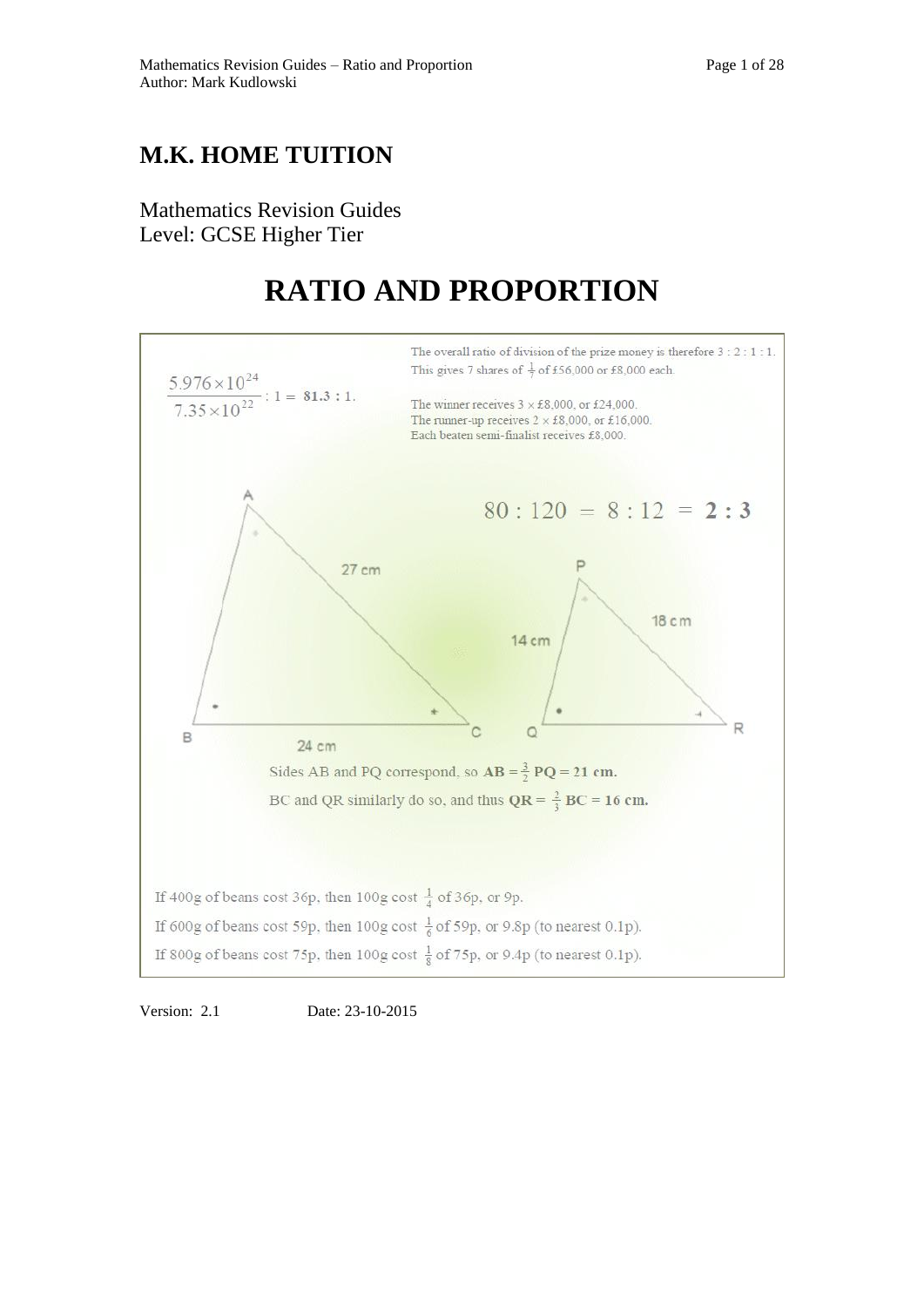A ratio is a way of comparing two different quantities by size.

Thus, if a college had an intake of 80 Arts students and 120 Science students in a certain year, then we can say that the ratio of Arts to Science students is 80 : 120.

Similarly, if the label on a drinks bottle said "Dilute to taste  $-1$  part concentrate to 5 parts water", we say that the ratio of concentrate to water is 1 : 5.

Ratios can be simplified in various ways. One way is to cancel out common factors on each side in the same manner as ordinary fractions are cancelled.

**Example (1):** A college had an intake of 80 Arts students and 120 Science students in a certain year. Express the ratio of Arts to Science students in its simplest form.

Since 80 and 120 both have a common factor of 40, we can cancel 40 out on each side. 80 : 120 :: 8 : 12, and **8 : 12 :: 2 : 3.** 

Notice how the signs of proportion are used. The statement  $8:12::2:3$  is equivalent to saying "8 is to 12, as 2 is to 3."

Also, the product of the outer terms, 8 and 3, is equal to the product of the inner terms. 12 and 2.

Alternatively, we could have used fractions to express the same: 3 2 12 8 120  $\frac{80}{100} = \frac{8}{10} = \frac{2}{10}$ .

(This document favours the fraction form.)

With more complicated ratios, it is often convenient to divide the larger quantity by the smaller one, so that the smaller quantity becomes equal to 1. This is known as **unitary form**.

**Example (2):** An outbreak of a viral disease resulted in 64 fatalities out of 2,520 recorded cases. Express the ratio of the fatalities to the whole in the form  $1 : x$  rounding x to the nearest whole number.

We must solve  $64:2520::1:x$ , or in fraction form, *x* 1 2520  $\frac{64}{122} = \frac{1}{2}$ .

To find *x* , we divide 2520 by 64, giving 39.375, or 39 to the nearest whole. Hence the ratio of fatalities to the whole is **1 : 39**.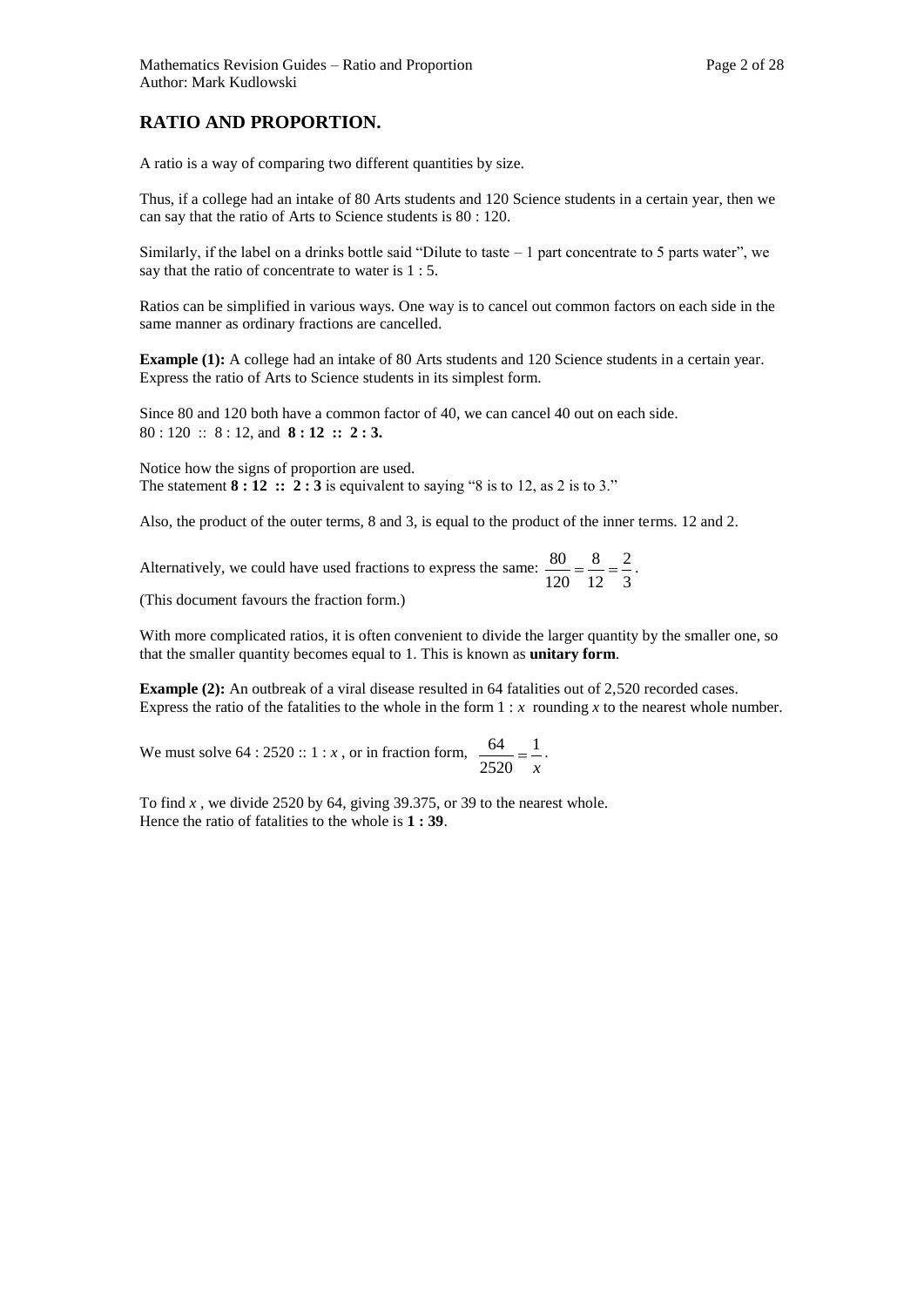A ratio can also be taken as being a scale factor, obtained by dividing the second number by the first. Thus a ratio stated as 5 : 2 is equivalent to a scale factor of  $\frac{5}{2}$  or 2.5.

### **Example (3):**

i) Increase 260 in the ratio 5 : 2. ii) What number gives a result of 385 when increased in the ratio 5 : 2 ?

In i) we multiply 260 by a scale factor of  $\frac{5}{2}$  or 2.5, to obtain a result of 650. We can also say, as a result, that  $5:2$  and  $650:260$  are the same ratio.

In part ii) we are given the result of 385 **after** the increase in the ratio 5 : 2 We must therefore **divide** 385 by the scale factor of 2.5 to obtain 154. Hence 5 : 2 and 385: 154 are the same ratio.

**Example (4):** The catering requirements at a children's charity event include 500ml of diluted fruit squash for 480 children. The recommended dilution for fruit squash concentrate to water is 1 : 5. How many litres of concentrate will be required to cater for the party ?

The required amount of squash after dilution is  $0.5 \times 480 = 240$  litres, and given the squash : water ratio of 1 : 5, we might think incorrectly that 5  $\frac{240}{240}$  litres or 48 litres of squash would be needed.

The dilution is 1 part of squash to 5 parts of *water*, which gives us 6 parts of *diluted* squash in total.

The ratio of squash concentrate to the *diluted squash* is therefore 1: 6, or a scale factor of 6. We are given the amount of squash *after* dilution, so the correct amount of squash concentrate needed is 6 240 litres or **40 litres**.

We can also say that the ratio of the squash concentrate to the *whole* is 1 : 6.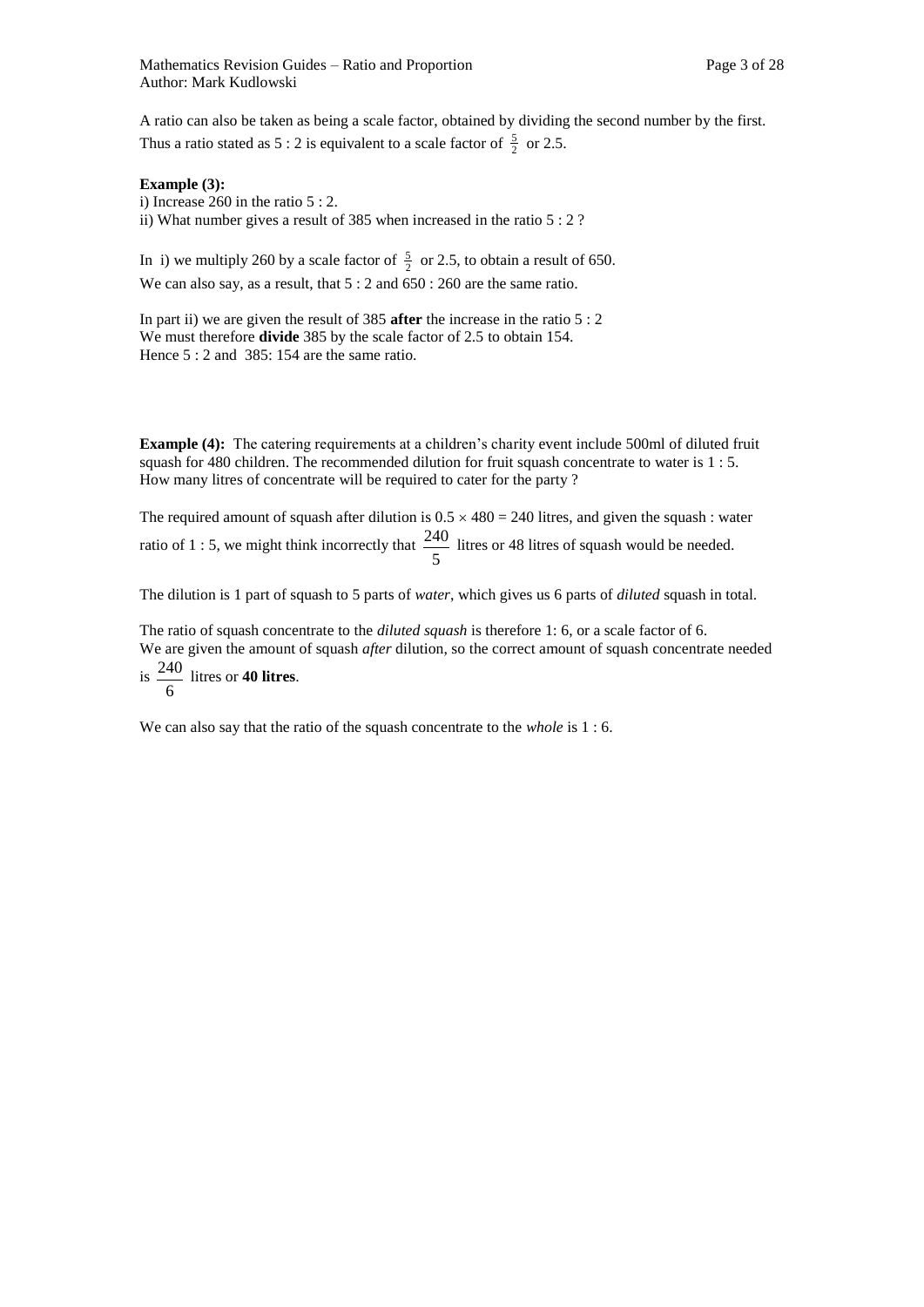Some ratio problems might involve some trickier algebra – the next two examples use simultaneous equations.

**Example (5):** A car dealer sells both electric and petrol cars, and the current stock in his showroom is in the ratio of 1 electric car to 9 petrol cars.

He then sells 6 petrol cars and buys 8 electric cars, with the result that the ratio of electric to petrol cars is now 2 : 5.

i) How many cars of each type did he have for sale at the end of the transactions ? (Do not use trial and improvement.)

Let *p* be the number of petrol cars for sale at the beginning, and *e* the number of electric cars.

The ratio  $e : p$  is  $1 : 9$ , so 9  $=\frac{1}{2}$ *p*  $\frac{e}{-} = \frac{1}{-}$ , or  $p = 9e$ .

After the dealer sells 6 petrol cars and buys 8 electric cars, he has  $e + 8$  electric and  $p - 6$  petrol cars remaining in the garage in the ratio of 2 electric to 5 petrol.

The ratio 
$$
e + 8 : p - 6
$$
 is 2 : 5, so  $\frac{e + 8}{p - 6} = \frac{2}{5}$ , or  $2(p - 6) = 5(e + 8)$ .

This equation simplifies to  $2p - 12 = 5e + 40$ , and  $2p - 5e = 52$ .

We now have two simultaneous equations:

$$
p = 9e
$$
  
2p - 5e = 52

Substituting 9*e* for *p* in the second equation gives  $18e - 5e = 52$ , or  $13e = 52$ , and finally  $e = 4$ .

 $\therefore$  The dealer had 4 electric cars and 36 petrol cars for sale before his transactions..

After the transactions, he has  $4 + 8$ , or **12**, electric cars and  $36 - 6$ , or **30**, petrol cars.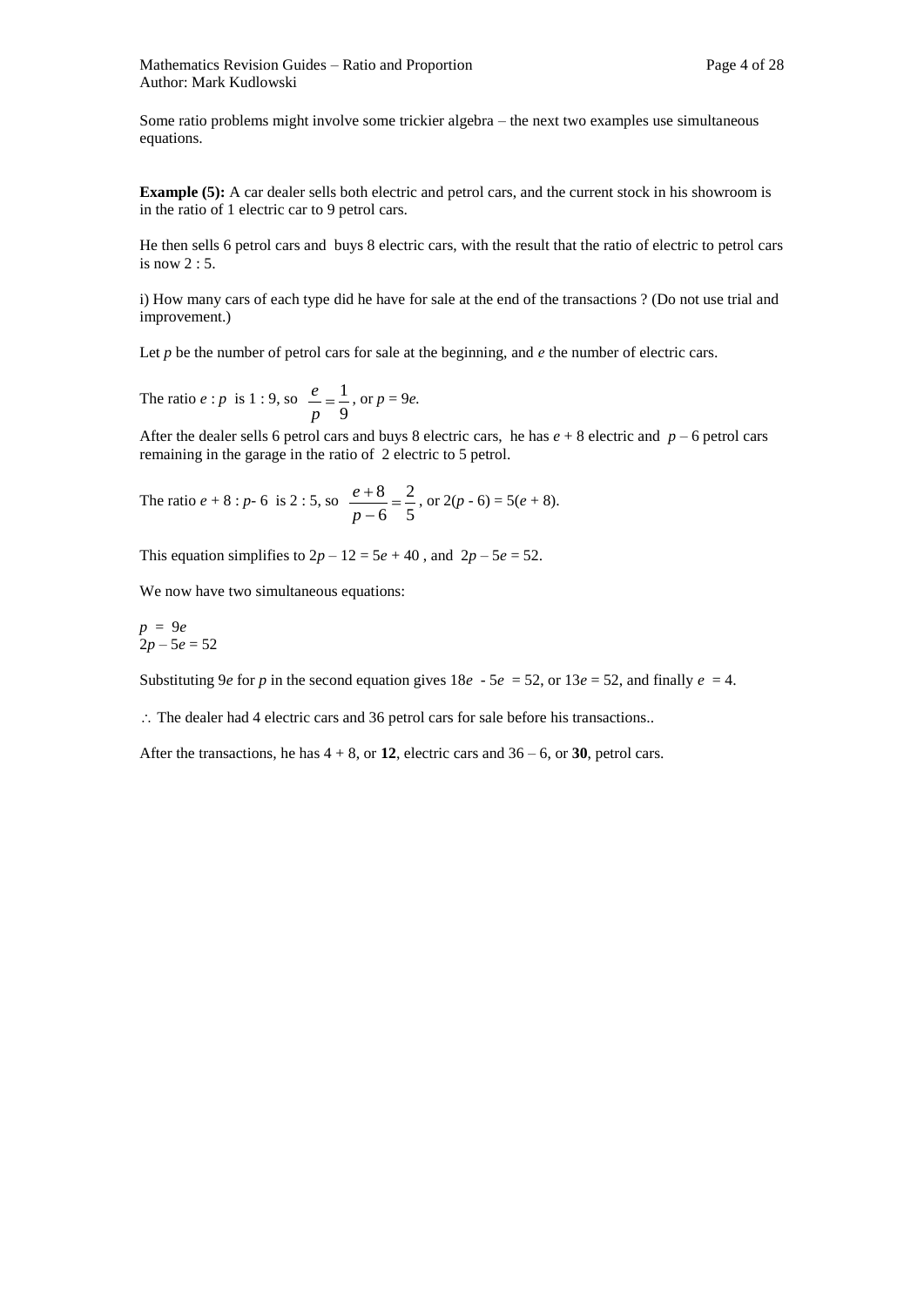**Example (6):** An electrical warehouse has both standard and HD television sets in stock.

The warehouse then dispatches 90 standard sets to its shops, with the result that the ratio of standard sets to HD sets remaining in stock becomes 1 : 2.

This is followed by another dispatch of 70 high-definition sets, which in turn changes the ratio of standard sets to HD sets in stock to 3 : 1.

Work out, using algebra, the number of TV sets by type originally in the warehouse before the first dispatch.

Let *s* be the number of standard sets in the warehouse at the beginning, and *h* the number of HD sets.

After the first dispatch, there are  $(s - 90)$  standard sets remaining in stock and *h* HD sets, with the ratio  $(s - 90)$ :  $h = 1:2$ .

Therefore 2  $\frac{-90}{1}$  =  $\frac{1}{1}$ *h*  $\frac{s-90}{s} = \frac{1}{s}$ , or  $h = 2(s - 90)$ .

This can be rearranged as  $2s - 180 = h$  and thus to  $2s - h = 180$ .

After the second dispatch, we have  $(s - 90)$  standard sets and  $(h - 70)$  HD sets left in stock, with a standard to HD ratio of 3 : 1

The ratio  $(s - 90)$ :  $(h - 70)$  is 3:1, so 1 3 70  $\frac{90}{70}$  $\overline{\phantom{a}}$  $\overline{\phantom{a}}$ *h*  $\frac{s-90}{s} = \frac{3}{s}$ , or  $s - 90 = 3(h - 70)$ .

We rearrange this to  $3h - 210 = s - 90$  and finally to  $3h - s = 120$ .

We now have two simultaneous equations:

| $2s - h = 180$  | А        |
|-----------------|----------|
| $3h - s = 120$  | B        |
| $2s - h = 180$  | A        |
| $6h - 2s = 240$ | 2B       |
| $5h = 420$      | $A + 2B$ |

 $h = 84$ , so there were 84 HD sets in the warehouse to begin with. Substituting for *h* in equation *A* gives  $2s - 84 = 180$ , or  $2s = 264$ , and finally  $s = 132$ . Hence there were 132 standard sets in the warehouse at the start.

There were **132 standard TV sets** and **84 HD TV sets** in the warehouse before the first dispatch.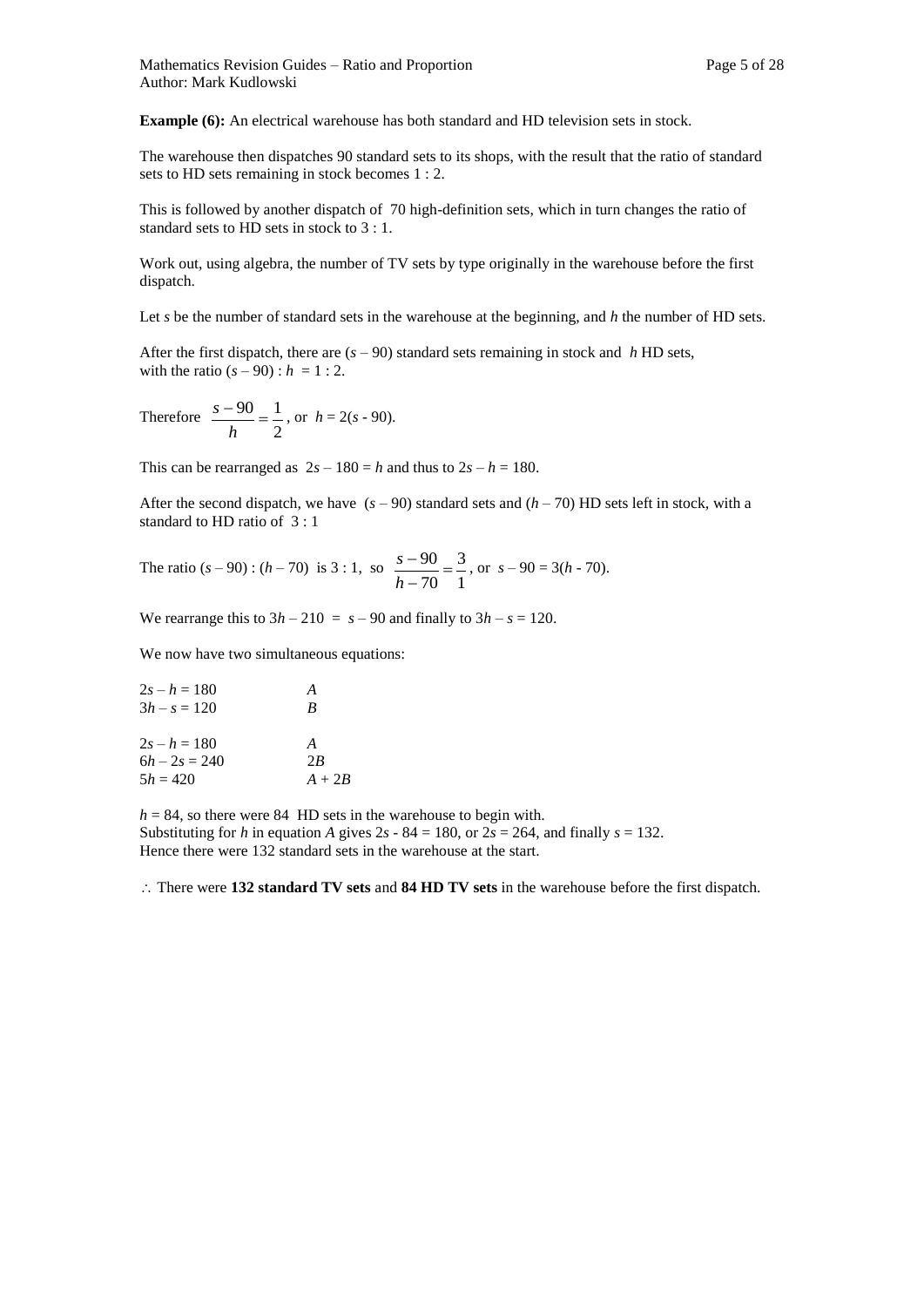**Example (7):** A watchmaker has produced two versions of a certain style of watch face, each of which is 30 mm in diameter. The standard version has an all-bronze face, but the more expensive special edition has a 30° inset sector in silver plate, with the rest of the watch face in bronze.

The costs of bronze and silver plate are related in the ratio 2 : 5.

Show, using full working, that the ratio between the costs of the watch faces is 8 : 9.



The surprising fact about this question is that there is no need to use the circle area formula at all !

Both watch faces have the same diameter, and thus the same area, which simplifies matters when calculating their relative costs, although the proportions of metals used in each are different.

We visualise each watch face as being divided into 12 sectors of 30° each, since 30° is  $\frac{30}{360} = \frac{1}{12}$  of a circle. Moreover, these sectors have the same areas on both watches, so they use the same amount of metal on each one.

The special edition has a 30° sector, i.e.  $\frac{30}{360} = \frac{1}{12}$  of a circle, in silver plate, with the remaining  $\frac{11}{12}$  of a circle in bronze.

The metals in the special edition watch face are in the ratio 1 part silver plate to 11 parts bronze, for a total of 12 parts of metal.

The metal content of the regular watch face can also be described as 12 parts bronze out of 12.

Since the costs of bronze and silver plate are related in the ratio 2 : 5, we can say that bronze costs 2 units per 30° sector and silver plate costs 5 units per 30° sector.

The cost breakdown of the special edition watch face is 1 share silver plate  $\omega$  5 units = 5 units, plus 11 shares bronze  $\omega$  2 units = 22 units.  $\therefore$  The cost of the special edition watch face is  $5 + 22$  units, or 27 units.

The regular version watch face is made entirely of bronze, so we can reckon its cost as 12 shares bronze  $\omega$  2 units = 24 units in total.

(Note that this is only true here because the areas of the watch faces are the same).

 $\therefore$  The costs of the watch faces (regular : special) are in the ratio 24 : 27, simplifying to 8 : 9.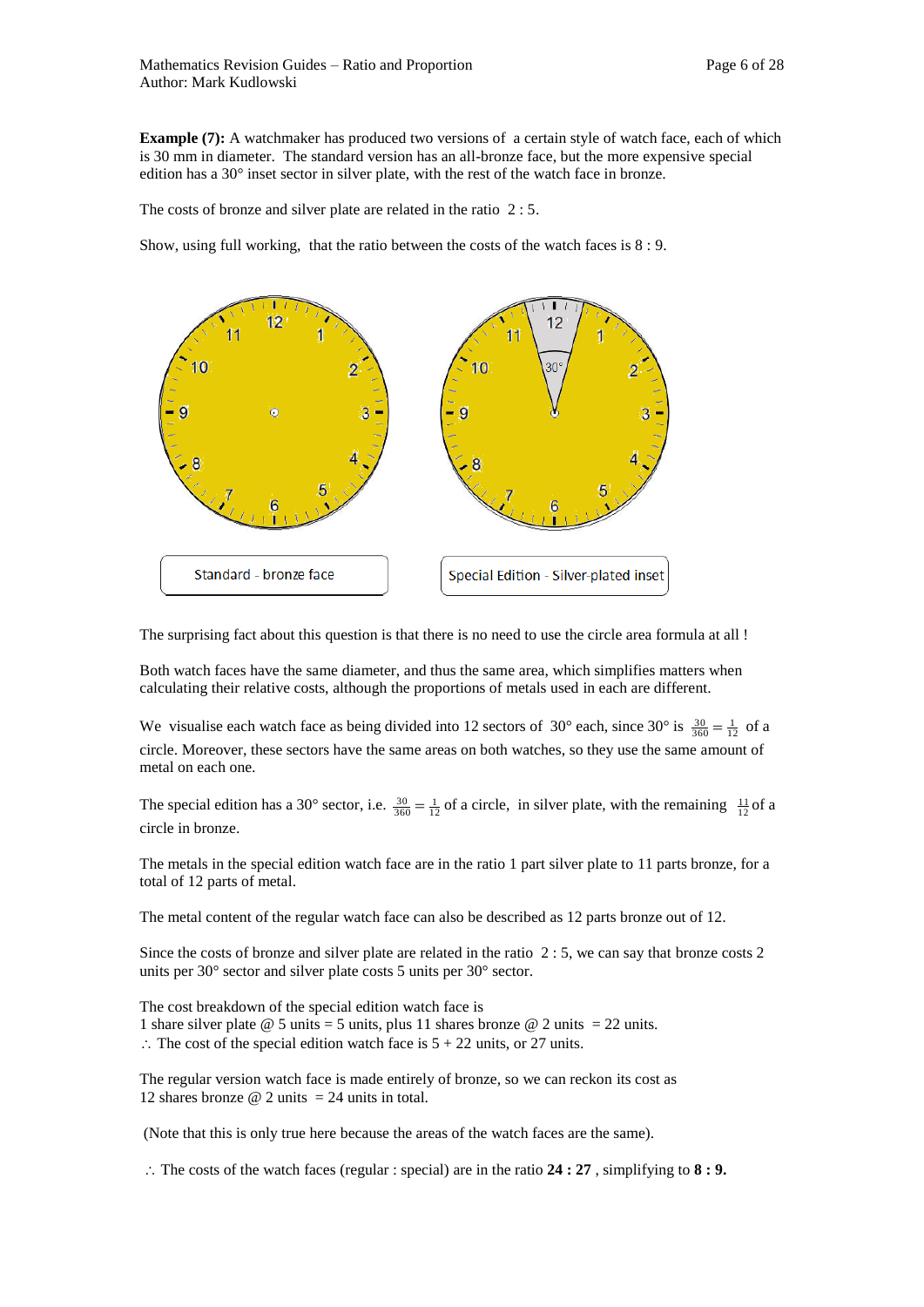### **Ratios and Similarity.**

.

Ratio can also be used to find measurements of similar figures, i.e. figures of the same **shape** but not of the same size.

**Example (8):** The triangles shown in the diagram are similar. Find the lengths of the missing sides *AB* and *QR.*



We are given the lengths of one pair of corresponding sides from each triangle, namely  $AC = 27$ cm and  $PR = 18$  cm.

The ratio  $AC : PR = 27 : 18$  or  $3 : 2$  in its simplest form.

The sides of *ABC* are therefore  $\frac{3}{2}$  or  $1\frac{1}{2}$  times the length of the corresponding sides of *PQR*, so we multiply by  $\frac{3}{2}$ 

Conversely, the sides of *PQR* are  $\frac{2}{3}$  as long as those of *ABC*, so we multiply by  $\frac{2}{3}$  (or divide by  $\frac{3}{2}$ ).

Sides *AB* and *PQ* correspond, so  $AB = \frac{3}{2} PQ = 21$  cm. *BC* and *QR* similarly do so, and thus  $QR = \frac{2}{3}$  *BC* = 16 cm.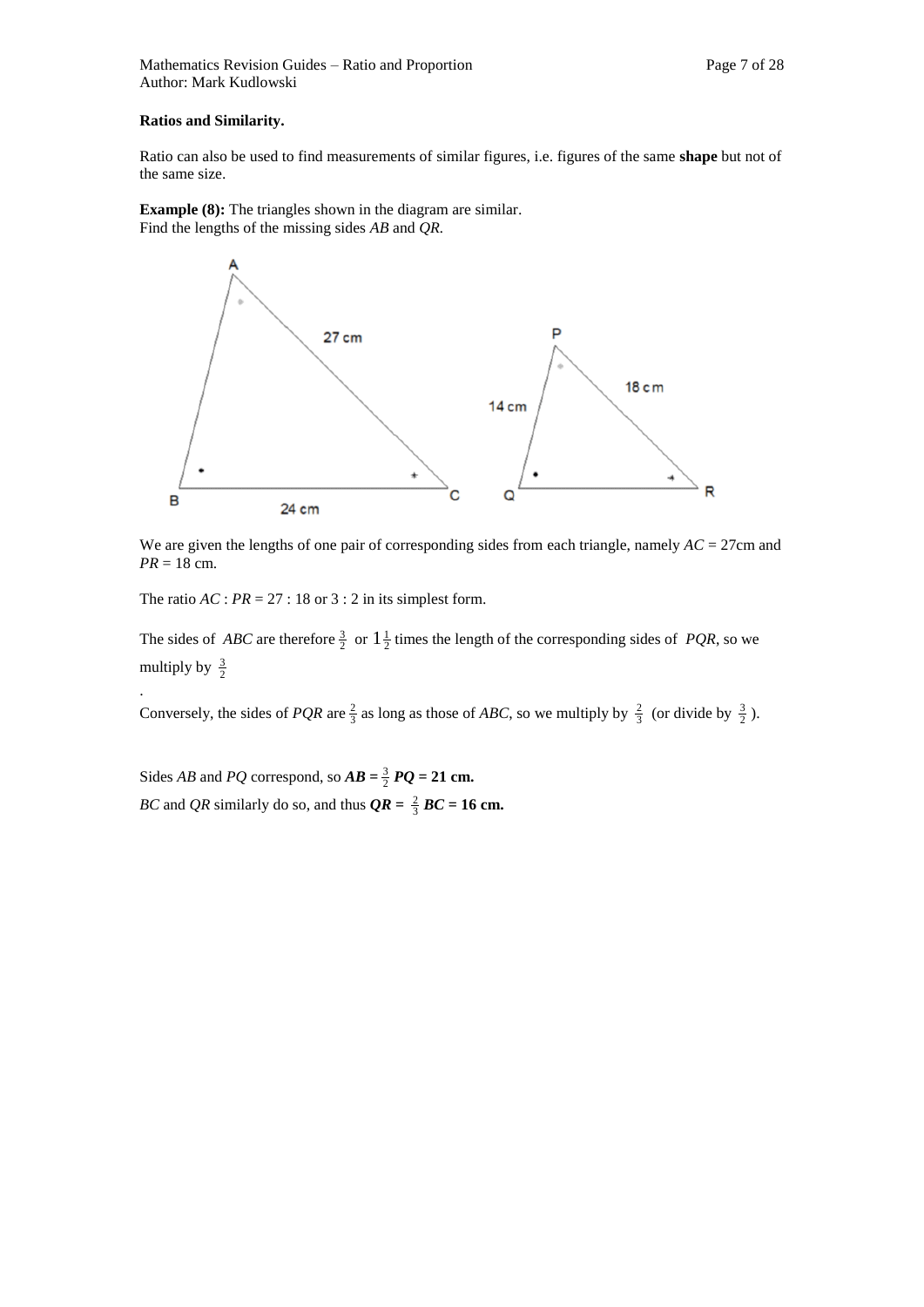Mathematics Revision Guides – Ratio and Proportion Page 8 of 28 Author: Mark Kudlowski

**Example (9):** Find the lengths *OP* and *OQ* in the figure shown, given that lines *AB* and *PQ* are parallel.

We need to know which sides of triangle *OAB*  correspond to those of triangle *OPQ.*

Sides *AB* and *PQ* form a corresponding pair, where the ratio  $AB$  :  $PQ = 12$  : 30 or 2 : 5 in its simplest form.

The sides of *OPQ* are therefore  $\frac{5}{2}$  or  $2\frac{1}{2}$  times the length of the corresponding sides of *OAB*.





The sides of *OPQ* are  $\frac{5}{2}$  times the length of the corresponding sides of *OAB*, so  $OP = \frac{5}{2}$  *BO* = 20 cm and  $OQ = \frac{5}{2}$  *AO* = 25 cm.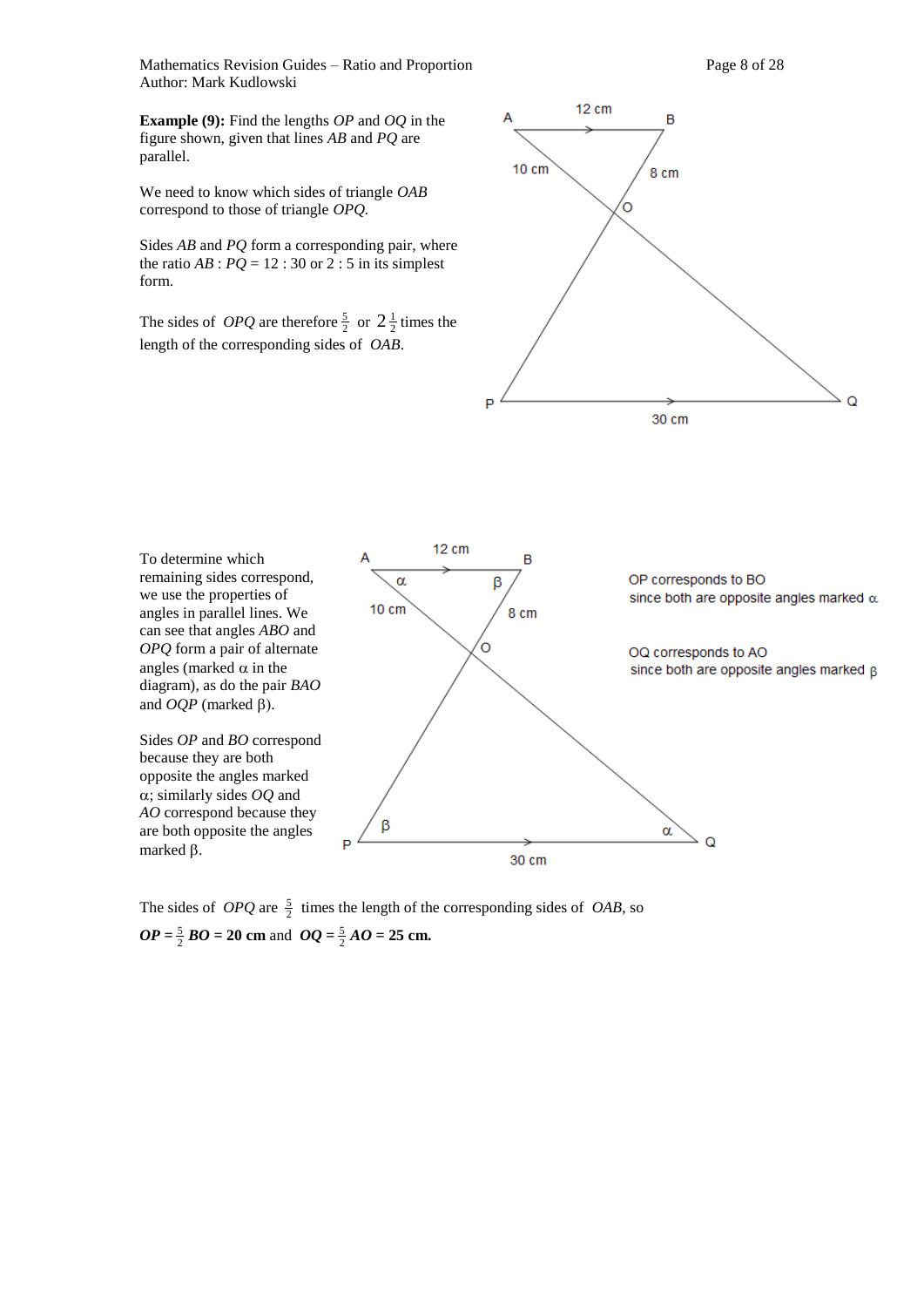Mathematics Revision Guides – Ratio and Proportion Page 9 of 28 Author: Mark Kudlowski

**Example (10):** In the diagram,  $OB = 30$  cm,  $AB = 40$  cm, *PQ* = 24 cm and *PA* = 14 cm.

*PQ* is also parallel to *AB*.

Find the lengths *OQ* (labelled *x*), *QB* (labelled *y*) and *OP* (labelled *z*).

The working is similar to that in the last two examples, but there is a little more algebra.



Since *PQ* and *AB* are parallel**,** the triangles *AOB* and *POQ* are similar, and are shown separately in the diagram below. .



The sides *AB* and *PQ* correspond, so the ratio of the lengths is 40 : 24, or 5:3 in its simplest form .

Therefore 
$$
\frac{AB}{PQ} = \frac{OA}{OP} = \frac{OB}{OQ} = \frac{5}{3}
$$
, and conversely,  $\frac{PQ}{AB} = \frac{OP}{OA} = \frac{OQ}{OB} = \frac{3}{5}$ .

Given  $OB = x + y = 30$  and  $OQ = x$ , we can say 30 *x x y x OB*  $\frac{\partial Q}{\partial z} = \frac{x}{x}$  $\ddot{}$  $=\frac{x}{\sqrt{2}} = \frac{x}{\sqrt{2}}$  and since 5  $=\frac{3}{7}$ *OB*  $\frac{OQ}{S} = \frac{3}{2}$  as well, we have 3  $\frac{x}{\sqrt{2}} = \frac{3}{7}$  and finally  $x = \frac{90}{7} = 18$  $x = \frac{90}{7} = 18$ . Therefore,  $x = 18$  cm and  $y = (30-18)$  cm = 12 cm.

5 30 5

The third length, *z*, can be found using one of two methods:

**Method 1:** Since  $OA = 14 + z$ , and  $OP = z$  we can form the equation 3  $=\frac{14+z}{2}=\frac{5}{2}$ *z z OP*  $\frac{OA}{A} = \frac{14+z}{12} = \frac{5}{4}$  and rearrange

to  $5z = 3(14 + z)$ , then  $5z = 42 + 3z$ , and finally  $2z = 42$  and  $z = 21$ , and so  $OP = 21$  cm.

**Method 2:** We can now establish another ratio, x: *y*, or  $OQ$ :  $QB = 18:12$  or 3: 2 in its simplest form. The ratio *OP*: *PA* is also 3:2, and because  $PA = 14 \text{cm}$ , *OP* is  $\frac{3}{2}$  times that, or 21 cm. Hence  $z = 21$  cm.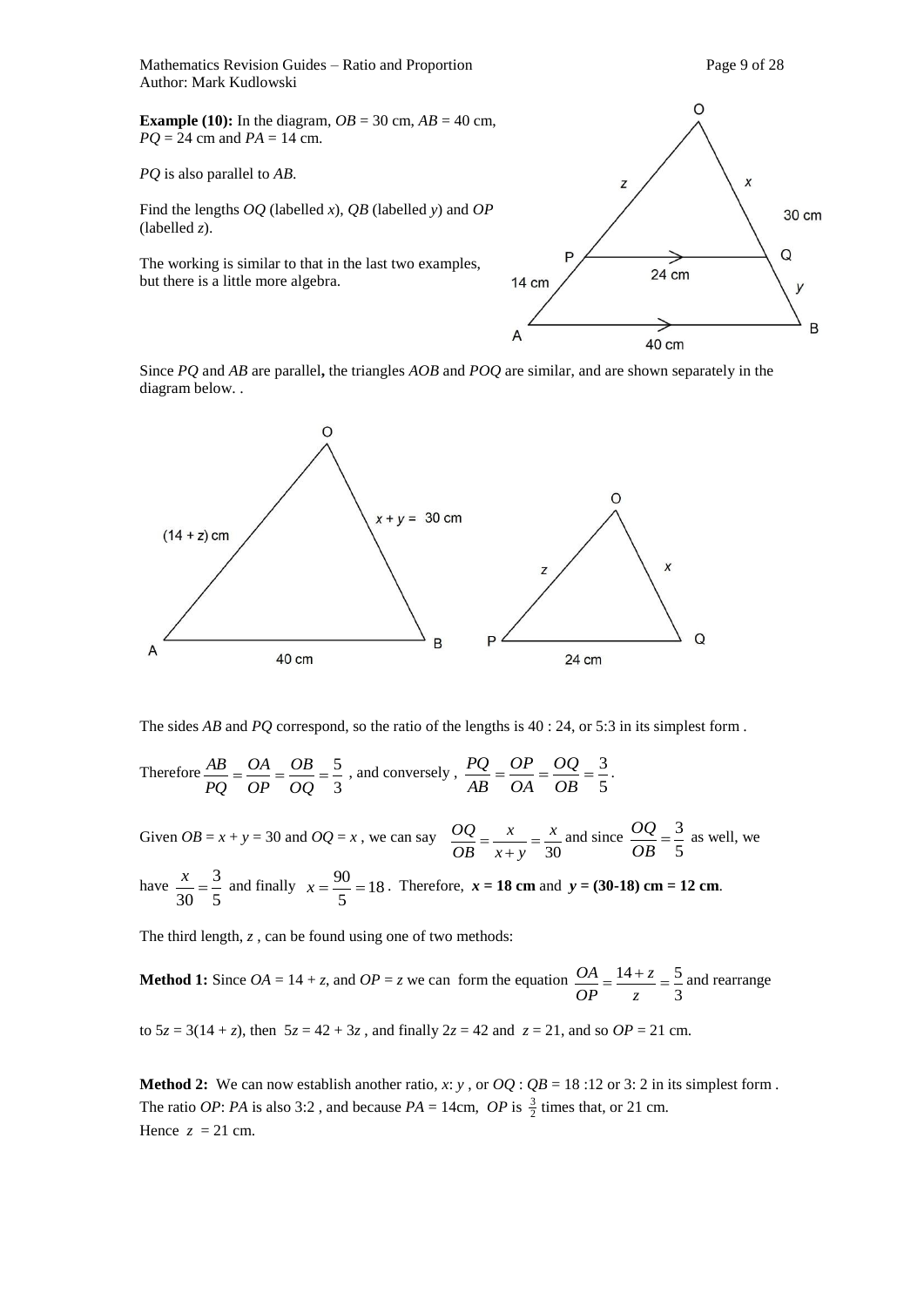Mathematics Revision Guides – Ratio and Proportion Page 10 of 28 Author: Mark Kudlowski

**Example 10(a):** The two triangles in the diagram are similar.

There are two possible values of *x.* Work out each of these values, stating any assumptions made in your working.

.

The diagram is not accurately drawn, and there is nothing on the diagram to state that lines *BE* and *CD*  are parallel.



One obvious solution is shown below, where we *can* assume that lines *BE* and *CD* are parallel.



Although the triangles *ABE* and *ACD* were shown nested inside each other, the question does not preclude a second case. By the rules of similar triangles, if two sides of one triangle are in the same proportions as two sides of the other, and the angles between each pair of sides are equal, then the triangles are similar. Both the triangles *ABE* and *ACD* share the included angle at *A*, so there is nothing to stop us from exchanging the lengths of sides *AC* and *AD* and recalculating the value of *x.* 

In this alternative case, *AB* and *AE* remain as before, but  $AC = 48$  cm and  $AD = (27 + x)$  cm.

Thus 
$$
\frac{AB}{AC} = \frac{AE}{AD}
$$
, i.e.  $\frac{27}{48} = \frac{9}{16} = \frac{36}{27 + x}$ 

and  $9(27 + x) = 576$ , giving  $x = 37$  and  $AD = 64$  cm.

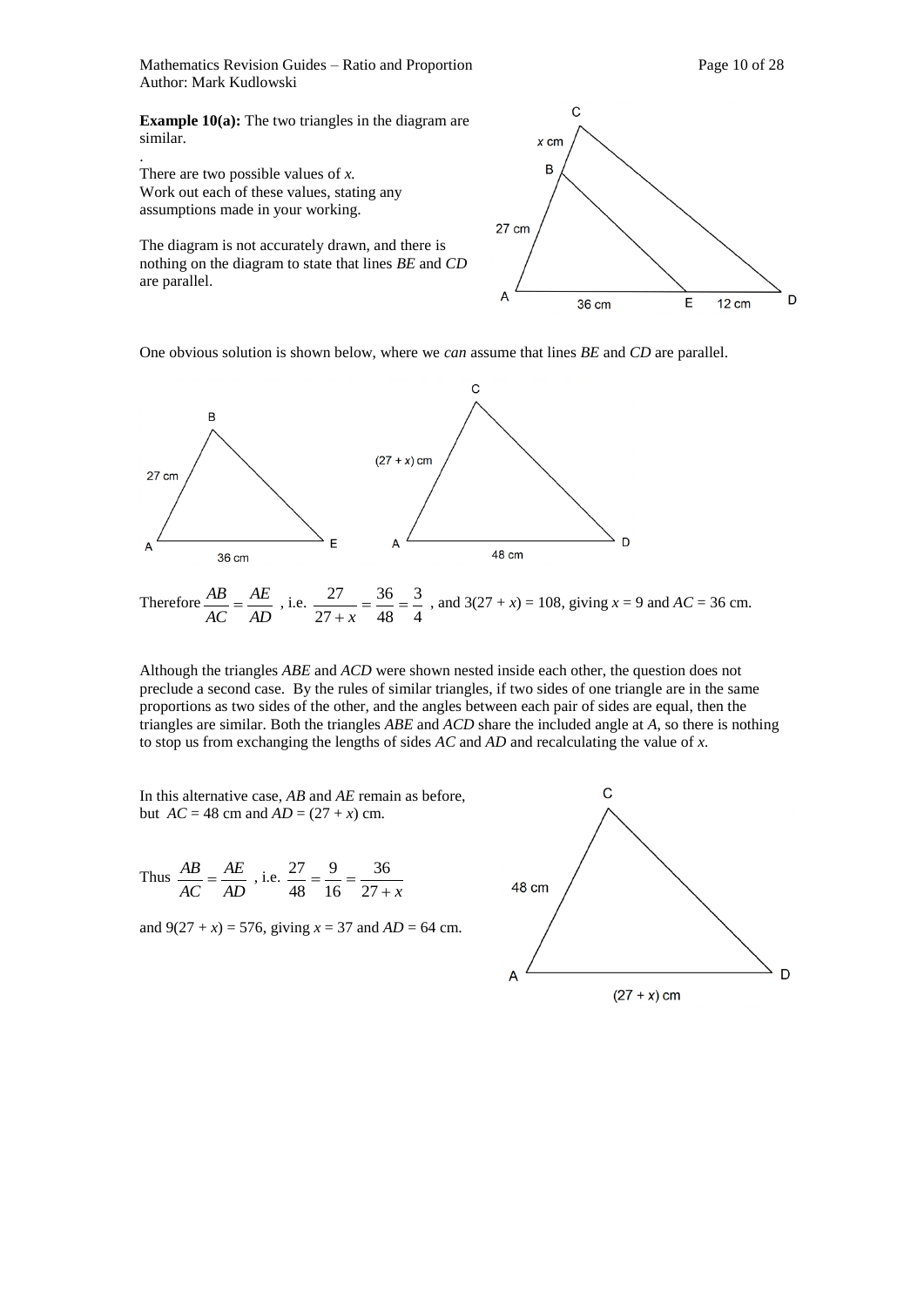**Example (11):** A sheet of A3 printing paper has dimensions  $420$ mm  $\times$  297mm, whereas a sheet of A5 paper measures  $210$ mm  $\times$  148.5mm.

Are they similar, and if so, what is the ratio of the lengths of their sides?

The long sides are in the ratio 420 : 210. This can be simplified to 2 : 1.

The short sides are in the ratio 297 : 148.5. This can also be simplified to 2 : 1.

 $\therefore$  The A3 and A5 sheets of paper are similar, with the ratio 2 : 1 between A3 and A5.

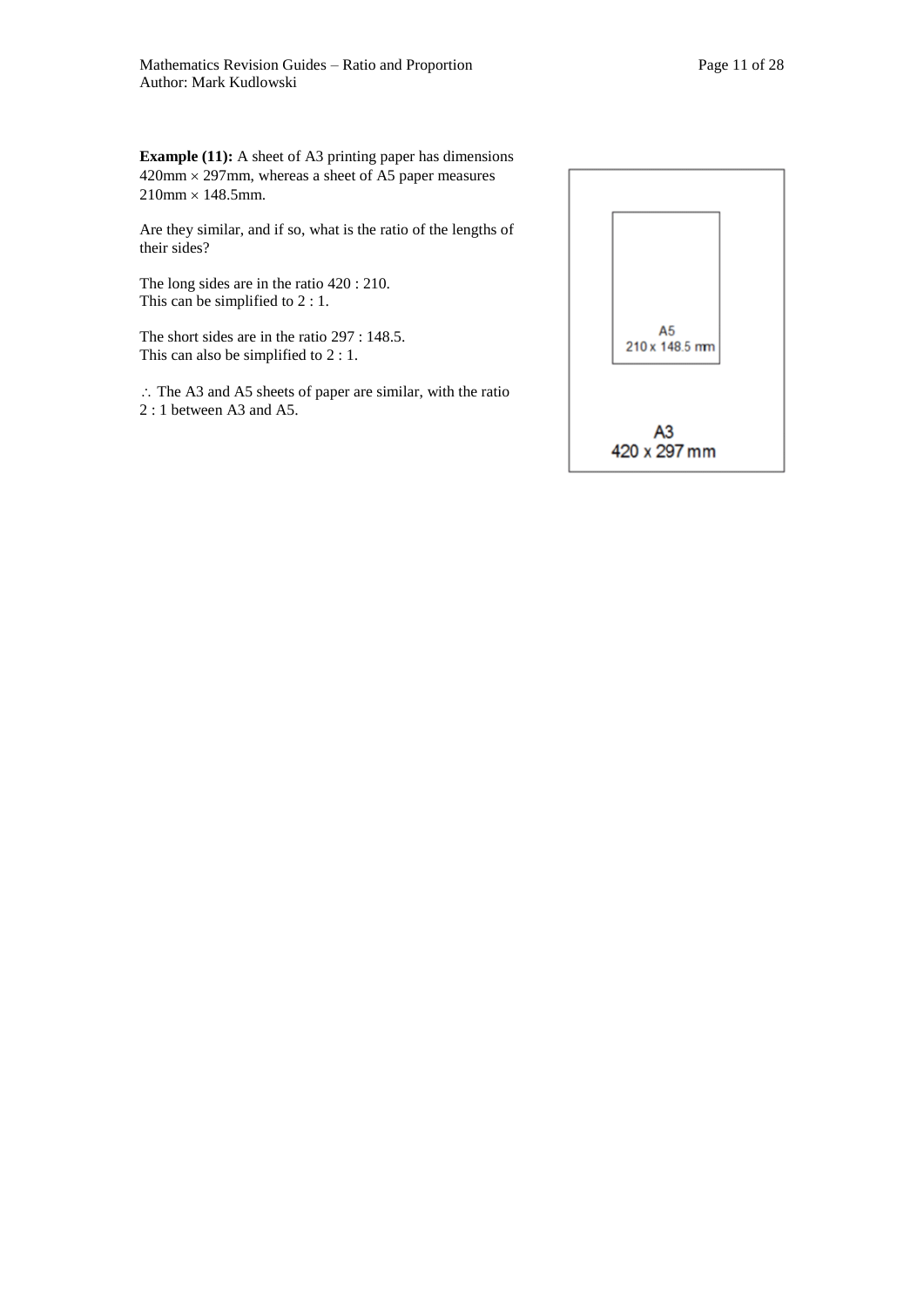**Example (12):** This model of a Spitfire fighter plane has a wingspan of 468 mm and a length of 380 mm.

i) Given that this is a 1:24 scale model, what are the actual wingspan and length of a Spitfire in metres, to the nearest centimetre ?

ii) If the height of an actual Spitfire is 3.48 m, calculate the height of the model in millimetres.

i) The scale factor of actual : model is 24 : 1, so all **linear** dimensions of the actual Spitfire will be 24 times those of the model.

The wingspan of an actual Spitfire is therefore  $(24 \times 468)$  mm, or **11.23 m**, and the length is  $(24 \times 380)$  mm or **9.12m.** 



ii) This time we have the height of the actual Spitfire, so we divide 3.48 m, or 3480 mm, by 24 to obtain the height of the model, namely  $\frac{1}{24} \times 3480$  mm, or **145 mm**.

**Example (13):** The film studio mock-up of the *Titanic* liner was built to seven-eighths the scale of the actual ship.

i) If the actual length of the *Titanic* was 270 metres, what was the length of the studio mock-up ?

ii) If the funnels of the studio mock-up were 16.8 metres tall, how tall were the funnels of the actual *Titanic* ?



i) The length of the studio mock-up is  $\frac{7}{8} \times 270$ , or **236 metres** long to the nearest metre.

ii) This time we must divide the funnel height of the mock-up by  $\frac{7}{8}$ , or multiply it by  $\frac{8}{7}$ , to obtain the funnel height of the real ship, i.e.  $\frac{8}{7} \times 16.8$  metres, or **19.2 metres**.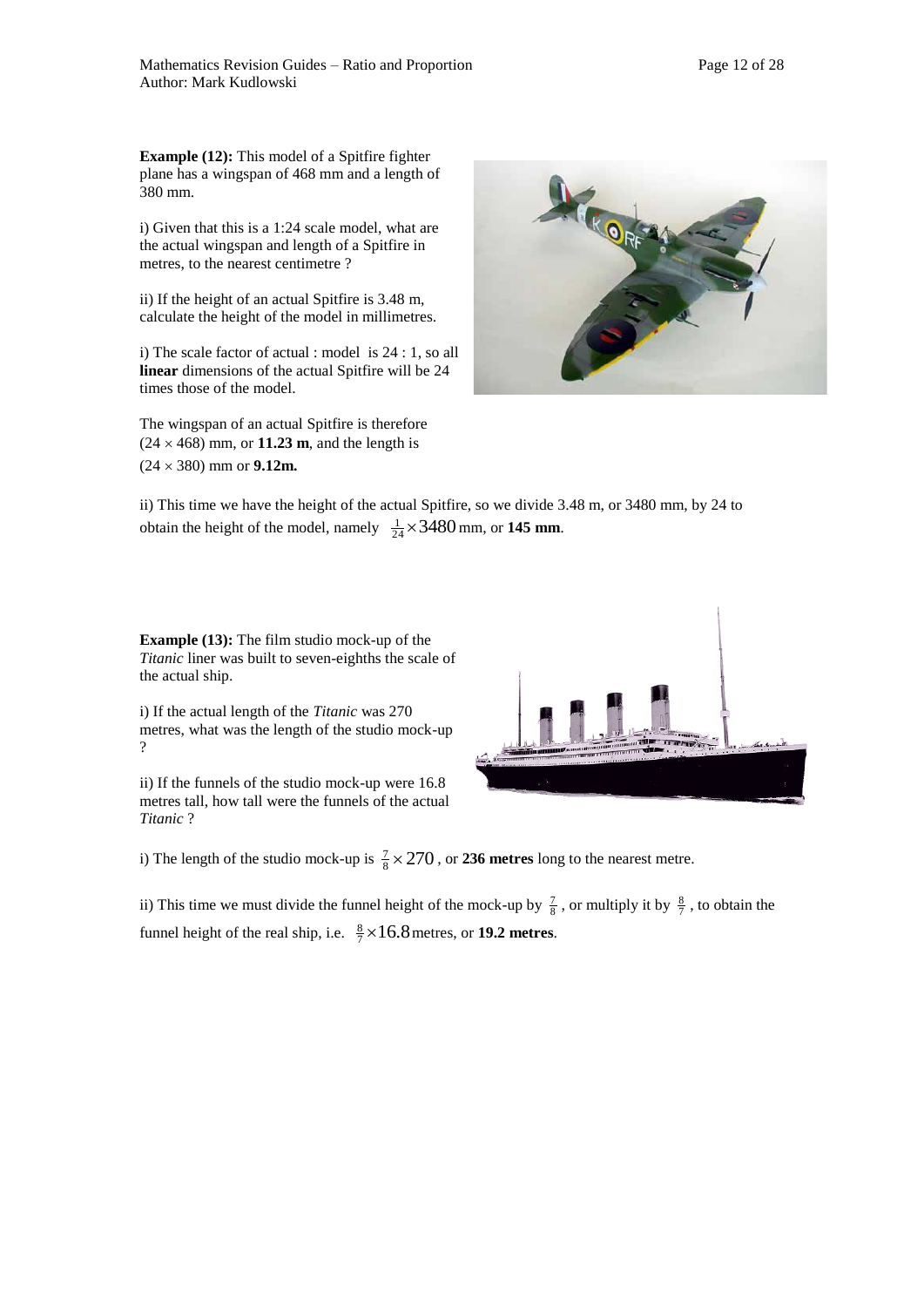**Example (14) :** The M602 motorway appears 10 cm long on a map, but is 6 kilometres long in reality. What is the scale of the map ? Give the result in the form  $1 : n$  where *n* is a whole number.



The ratio of the map to reality is 10 cm : 6 km, or 0.1 m : 6000 m. (We have converted lengths to metres for consistency.)

This can in turn be redefined as 1 m : 60,000 m, and finally as 1 : 60,000.

The map scale is therefore **1 : 60,000**.

**Example (15) :** Another map is issued to a scale of 1 : 25,000.

i) The true distance between Manchester Piccadilly and Oxford Road stations is 825 metres. How far apart are they on the map ?

ii) Oxford Road and Deansgate stations are 23 mm apart on the map. How far apart are they in reality ?

i) A scale of 1 : 25,000 can be redefined as 1 mm: 25,000 mm, or **1 mm : 25 m.**

The distance of 825 metres in real life is therefore represented by  $\frac{825}{25}$ , or 33 millimetres.

Piccadilly and Oxford Road stations are **33 mm** apart on the map.

ii) As 1 mm on the map represents 25 metres in real life, 23 mm represents  $23 \times 25$ , or 575 metres.

Oxford Road and Deansgate stations are **575 m** apart in reality.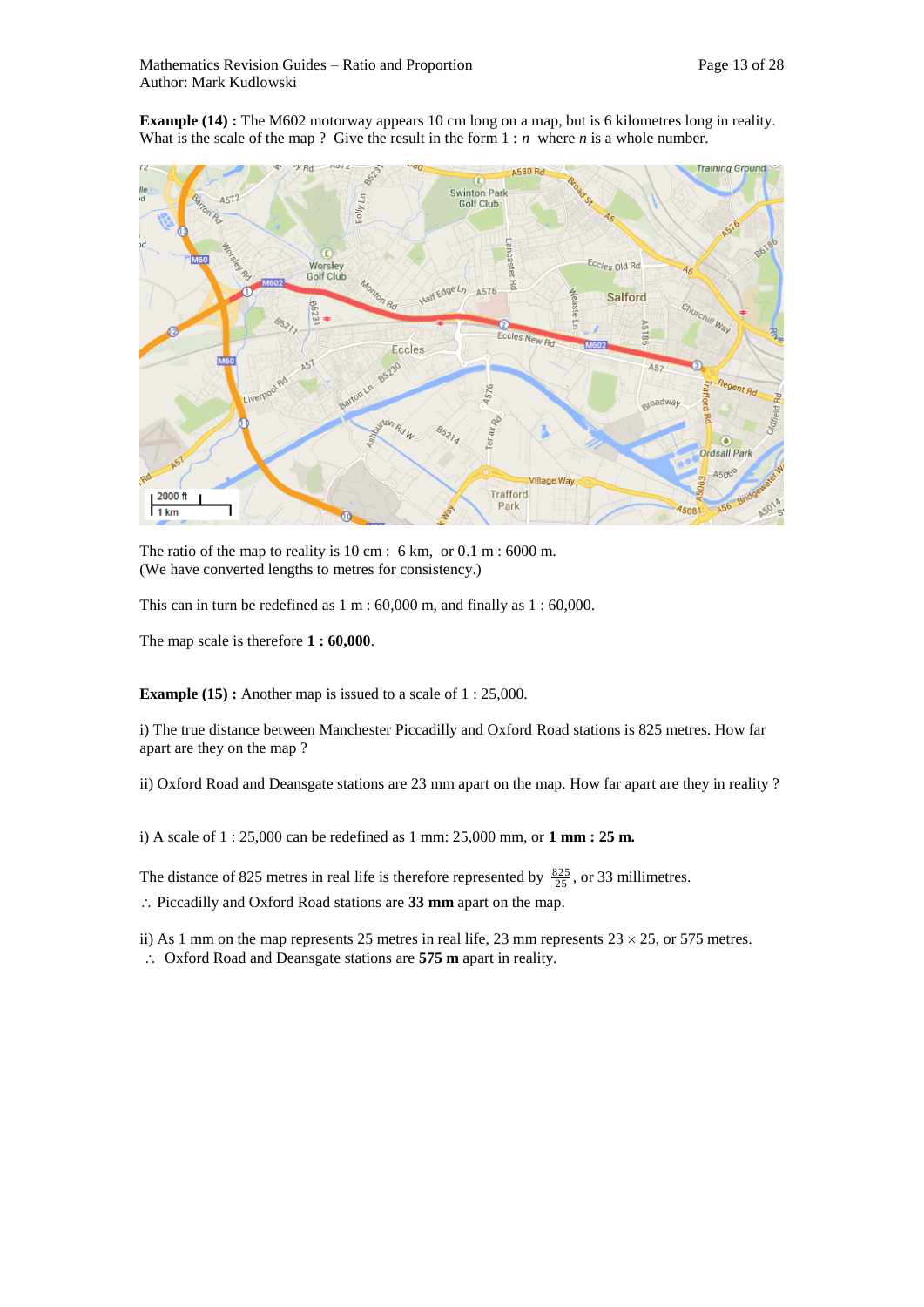### **Proportionate Division.**

Here we add the proportional parts of a ratio to obtain the number of shares. Each part of the ratio then becomes the top line of a fraction whose bottom line is the number of shares.

**Example (16):** Abel, Baker and Charlie buy 8, 5 and 3 National Lottery tickets respectively each week and agree to share out their winnings in proportion to their weekly outlay.

One week, they win a jackpot of £720,000. How much does each player receive ?

Adding the contributions gives  $8 + 5 + 3 = 16$  shares in total.

Each share of the winnings is therefore  $\frac{1}{16}$  of the total £720,000, or £45,000.

Abel therefore receives 8 shares or  $\frac{8}{16}$  (or  $\frac{1}{2}$ ) of the total, namely £360,000.

Baker receives 5 shares or  $\frac{5}{16}$  of the total, or £225,000.

Charlie receives 3 shares or  $\frac{3}{16}$  of the total, or £135,000.

**Example (17):** The top three cash prizes in a raffle are distributed in the ratio  $5:2:1$ . The first prize is £120 more than the second prize. What is the value of each prize ?

There are  $5 + 2 + 1$  or 8 shares in total, and we also know that the first prize is valued at 5 shares and the second at 2 shares. Their difference is  $5 - 2$ , or 3 shares. Also, as 3 shares =  $\text{\pounds}120$ , one share is one-third of £120, or £40.

 $\therefore$  The first prize is £(5 × 40), or £200; the second, £(2 × 40), or £80, and the third prize is £40.

**Example (18):** The top four finishers in a snooker tournament receive prize money divided as follows: the winner receives half as much again as the runner-up, who in turn receives twice as much as each beaten semi-finalist. If the total prize money is £56,000, how much does each prize winner receive ?

The ratio between the winner's earnings and those of the runner-up can be deduced as 3 : 2; the ratio between the runner-up and one semi-finalist can be worked out as 2 : 1.

The overall ratio of division of the prize money is therefore 3 : 2 : 1 : 1. This gives 7 shares of  $\frac{1}{7}$  of £56,000 or £8,000 each.

The winner receives  $3 \times £8,000$ , or £24,000. The runner-up receives  $2 \times £8,000$ , or £16,000. Each beaten semi-finalist receives £8,000.

**Example (19):** A bricklayer has prepared 160 kg of mortar by mixing 1 part of cement to 3 of sand. His foreman then asks him to change the ratio of the mix to 2 parts of cement to 5 of sand.

Assuming that the bricklayer does not use any additional sand, how much cement does he need to add to the existing mortar mixture to produce the required cement to sand ratio of 2 : 5 ?

Since 1 part  $+3$  parts = 4 parts, the original mortar mixture is one-quarter, or 40 kg cement, and threequarters, or 120 kg, sand.

After the foreman's request to change the cement : sand ratio to 2 :5, this 120 kg of sand now represents 5 parts, and so one part of the new mixture is  $\frac{1}{5} \times 120$  kg, or 24 kg.

The bricklayer therefore needs 2 parts, or  $2 \times 24$  kg, or **48 kg total cement** in the mixture.

As the original mixture had 40 kg of cement in it, the bricklayer needs to add another 8 kg of cement to change the ratio to the required 2 : 5.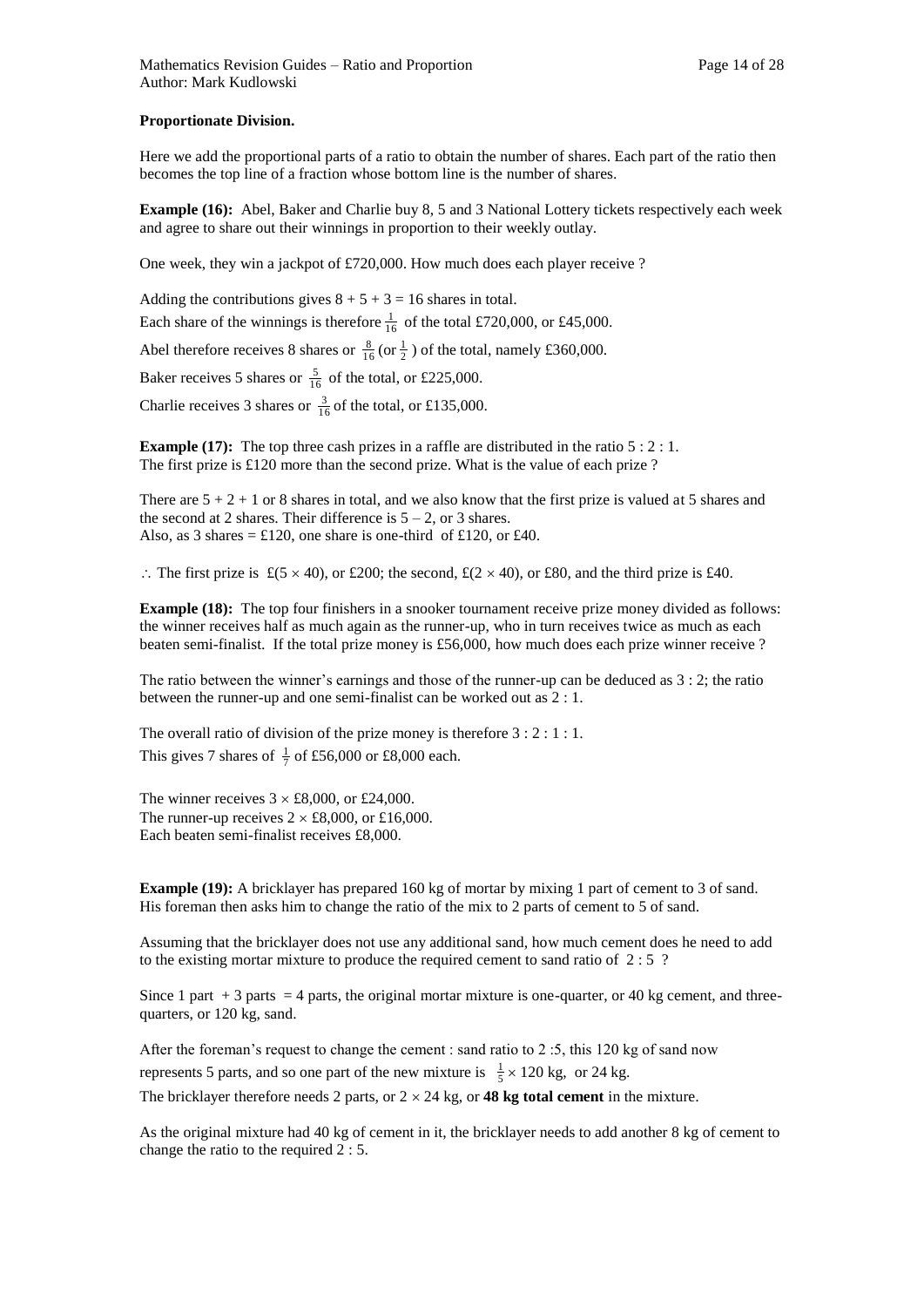Mathematics Revision Guides – Ratio and Proportion Page 15 of 28 Author: Mark Kudlowski

**Example (20) :** The outside of a football is made by stitching together a number of panels, whose faces are regular pentagons and regular hexagons. The ratio of pentagons to hexagons for a complete football is 3 : 5.

A workshop currently has 840 hexagonal panels and 700 pentagonal panels available for assembling the footballs.

At the end of a working shift, there are twice as many pentagons left as there are hexagons.

i) Calculate how many panels of each shape remained at the end of the shift.

ii) A complete football has 32 panels in total.



a) State how many pentagons and hexagons make up the outside of a completed football. b) Calculate the number of footballs assembled in the working shift.

i) If the ratio of pentagons to hexagons used is 3 : 5, then we can say that 3*n* pentagons and 5*n*  hexagons are used up in making the footballs.

As there are 700 pentagons to begin with, there are (700-3*n*) remaining at the end of the shift. By similar reasoning, there are (840-5*n*) hexagons left.

There are twice as many pentagons as hexagons remaining at the end of the shift, so we can say

 $700-3n = 2(840-5n)$   $\rightarrow$   $700-3n = 1680-10n$   $\rightarrow$   $700 + 7n = 1680$   $\rightarrow$   $7n = 980$  and finally  $n = 140$ .

The number of pentagons remaining at the end of the shift is  $= 700 - (3 \times 140)$ , or **280**. Likewise, the number of hexagons remaining is  $840 - (5 \times 140)$ , or **140**.

ii) a) Dividing 32 in the ratio 3 : 5 gives 8 parts, with one part is  $\frac{1}{8}$  of 32, or 4 panels. Hence  $3 \times 4$ , or 12, of the panels on a football are pentagons, and  $5 \times 4$ , or 20, are hexagons.

: The outside of a football consists of 12 pentagons and 20 hexagons.

ii) b) The total number of hexagonal panels used up is  $5n$ , which, with  $n = 140$ , makes 700.

There are 20 hexagonal panels on a football, so the total number of footballs assembled in the working shift is  $\frac{700}{20}$ , or **35 footballs**.

(Working with pentagonal panels would give the same result.)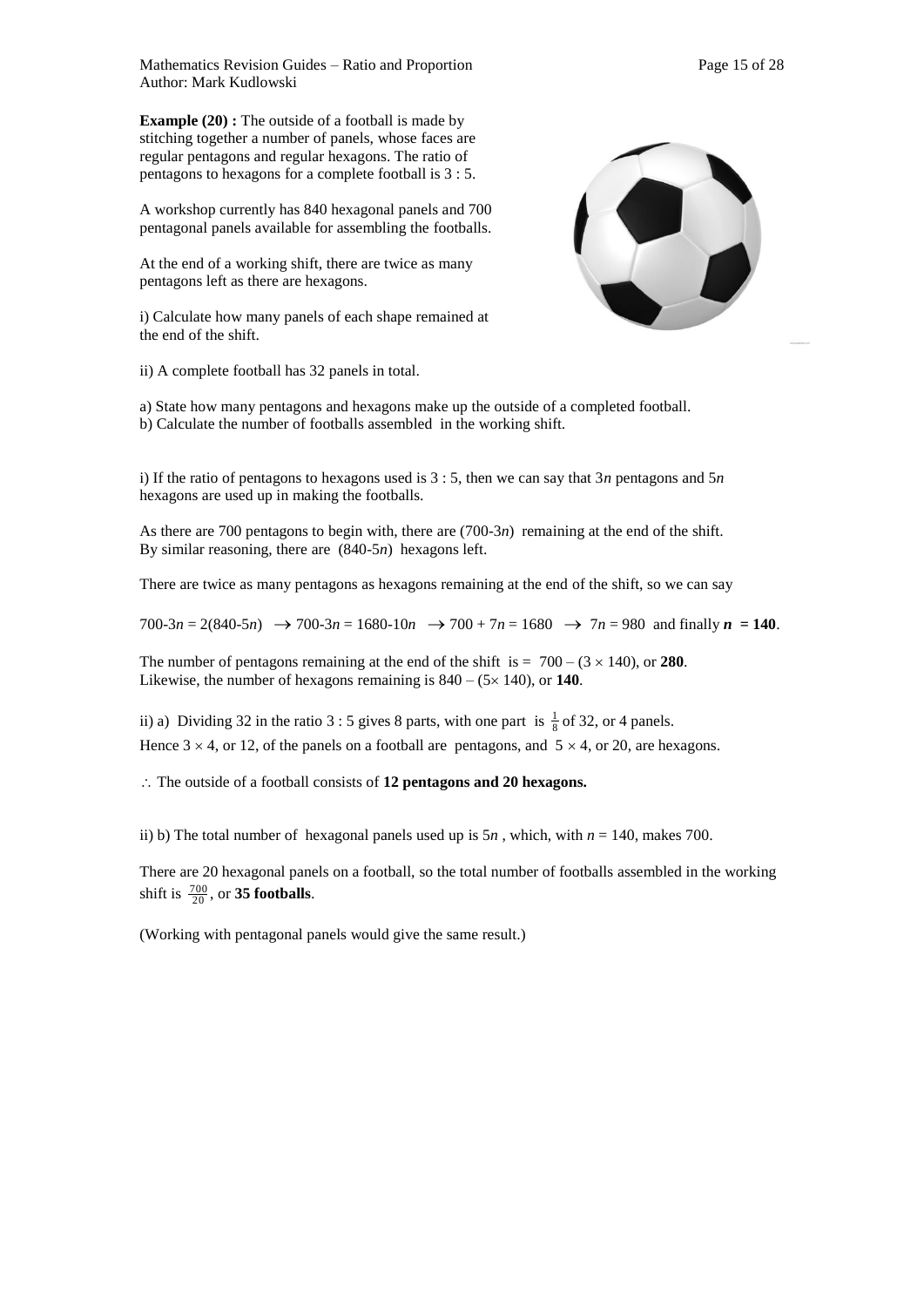**Example (21):** A tea company produces its own special blend by using India, Ceylon and China teas in the ratio 1:3:6 by weight and then packing the mixture in cases containing 20 kg each. The owner checks her warehouse and finds she has 24 kg of India tea, 42 kg of Ceylon tea and 120 kg of China tea in stock.

Does she have enough of each tea variety to fill 8 of those 20 kg cases ? You must show all your working.

As  $8 \times 20 = 160$ , and the owner has  $(24 + 42 + 120)$ , or 186 kg of the required teas, it seems at first that she has enough of each to make 160 kg of the blend.

Dividing the required 160 kg in the ratio 1:3:6 gives us  $1 + 3 + 6$  shares, or 10 shares, in total. One share is  $\frac{1}{10}$  of 160 kg, or 16 kg, which is the amount of India tea she needs. The required amount of

Ceylon tea is 3 shares or  $\frac{3}{10}$  of the total, i.e. 48 kg.

Similarly, she needs 6 shares of China tea, which is  $\frac{6}{10}$  of the total, or 96 kg. She has 24 kg of India tea in stock, but needs 16 kg to make the blend, so she has enough there. She also has 120 kg of China tea but needs 96 kg, so she has more than enough. She needs 48 kg of Ceylon tea, but has only 42 kg in stock, so she is 6 kg short there.

 $\therefore$  She does not have enough of the required teas to fill 8 cases.

**Example (22):** Four children each receive a sum of money from their father, and this money is divided between them in the ratio of their ages.

Jessica, Jane and Jennifer are triplets. Jack is two years younger than his sisters and receives £154. The sum of all the children's ages is 50.

Calculate the sum of money that each of Jack's sisters receives.

We must begin by forming an equation to find the ages of the children.

Let each sister's age be *s*. Jack is two years younger than his sisters, so his age is *s* - 2. As the three sisters are triplets, their combined age is 3*s*, and adding Jack's age gives us the expression  $3s + (s - 2)$  or  $4s - 2$ .

The sum of all the children's ages is 50, so we must solve the equation  $4s - 2 = 50$ . Simplifying, we have  $4s = 52$ , leading to  $s = 13$ .

Hence the sisters are all 13 years old and Jack is 11. Since the children's sums of money are in proportion to their ages, Jack's sum of £154 is the equivalent of 11 shares, so one share of the money is  $\frac{1}{11}$  of £154, or £14.

Hence each sister receives 13 shares of the money, or **£182.**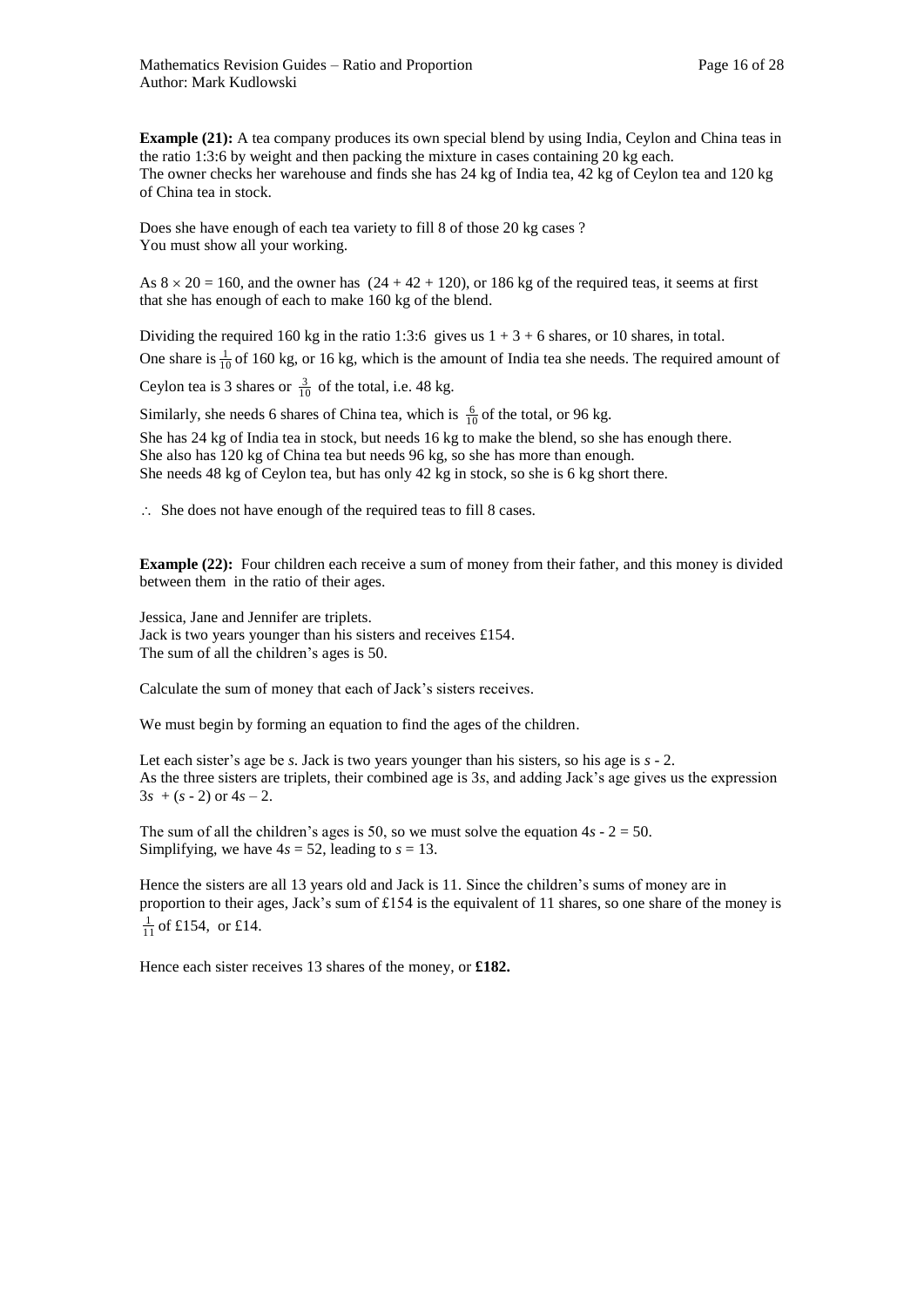**Example (23):** Niall, Oliver and Peter collect stamps, and the numbers in each boy's collection are proportional to their ages.

Peter has two-fifths of the total number of stamps. Niall has three-sevenths of the remainder. Oliver has 60 fewer stamps than Peter. All three boys are under 16 years old.

Work out the boys' ages, and hence the numbers of stamps in each of their collections.

If Peter has  $\frac{2}{5}$  of the total number of stamps, then the other two boys have  $1-\frac{2}{5}$ , or  $\frac{3}{5}$ , of the total between them.

Niall has  $\frac{3}{7}$  of that remaining  $\frac{3}{5}$  of the total, so his share is  $\frac{3}{7} \times \frac{3}{5} = \frac{9}{35}$  of the total.

Oliver therefore must have  $1 - \left(\frac{2}{5} + \frac{9}{35}\right)$  or  $1 - \frac{23}{35} = \frac{12}{35}$  of the total.

The numbers of stamps in the boys' collections, and hence the boys' ages, are divided in the ratio

 $\frac{9}{35}$ :  $\frac{12}{35}$ :  $\frac{2}{5}$ .

This awkward fractional ratio can be turned into a whole-number one by multiplying all its parts by 35 to give 9 : 12 : 14.

As all three boys are under 16 years old, their ages are: Niall, 9 ; Oliver, 12 ; Peter, 14.

We are also told that Oliver has 60 fewer stamps than Peter, and this difference is equal to two proportional parts, i.e.  $14 - 12$ . One proportional part is therefore equivalent to 30 stamps.

Hence, the numbers of stamps in each collection are

Niall:  $9 \times 30 = 270$  stamps; Oliver:  $12 \times 30 = 360$  stamps; Peter:  $14 \times 30 = 420$  stamps.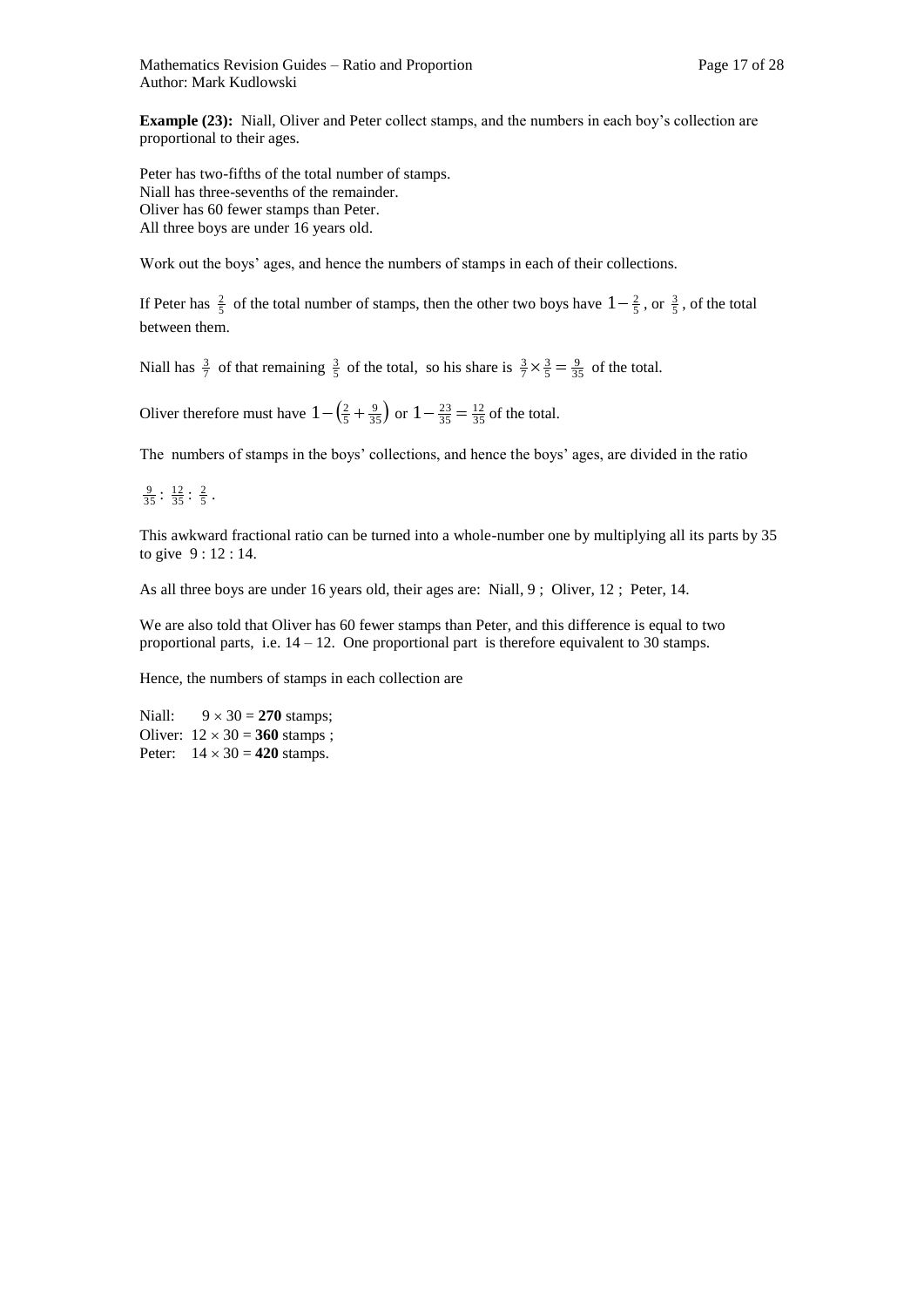**Example (24):** Sarah has some cash saved for the Variety Club and the NSPCC, such that the ratio of money saved is 6 : 5 in favour of the Variety Club.

Sarah then decides to open a new cash fund for Marie Curie, starting from zero. She therefore transfers one third of her Variety Club money and a quarter of her NSPCC money into that new fund.

The total amount saved is a whole number of £s, more than £250 but less than £300.

Work out how much money Sarah has in each fund at the end of the transfers.

At the start, the money is divided in the ratio 6 : 5 : 0 between Variety Club, NSPCC and Marie Curie.

One third of 6 parts is 2 parts, so after Sarah transfers the money from Variety Club to Marie Curie, the ratio is changed to 4 : 5 : 2. (Variety Club loses 2 parts, Marie Curie gains 2 parts.)

One quarter of 5 parts is 1¼ parts, so after Sarah transfers the money from NSPCC to Marie Curie, the ratio becomes 4 : 3¾ : 3¼. (NSPCC loses 1¼ parts, Marie Curie gains 1¼ parts.)

Because the total amount is a whole number of pounds, the parts need to be multiplied by 4 to put the ratio into whole-number form as 16 : 15: 13.

Adding the parts gives us  $16 + 15 + 13 = 44$ , so the total sum of money must be some whole-number multiple of £44. The only such multiple between £250 and £300 is  $6 \times \text{\pounds}44$ , or £264.

Hence if 44 parts are £264, one part is  $\frac{1}{44}$  of £264, or £6.

The amounts of money in each of Sarah's funds are thus :

| Variety Club: | $16 \times £6 = £96$ ; |
|---------------|------------------------|
| NSPCC:        | $15 \times £6 = £90$ ; |
| Marie Curie:  | $13 \times £6 = £78.$  |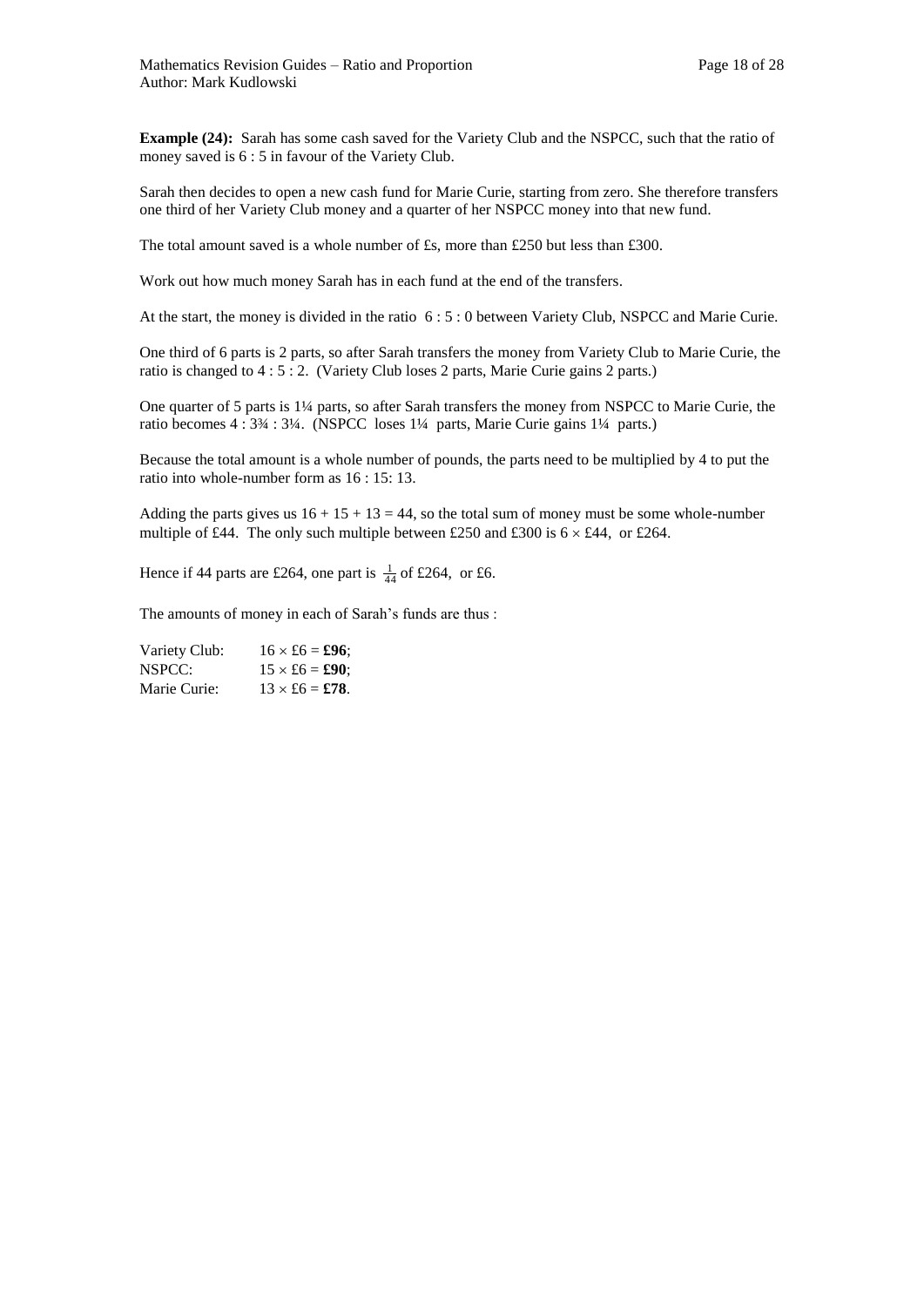**Example (25) (Percentage tie-in) :** Muddler and Sulky are two agents who have been discussing their paranormal investigative cases over their careers.

Muddler: "Well, Sulky, I can say that my clear-up rate of 75% of the total was better than your 60%."

Sulky: "Listen, Muddler – I had investigated 30% more cases in total than you have. When it comes to the number of cleared cases, I'd been able to clear nine more than you."

i) Show, using ratios, that Sulky had cleared 4% more cases than Muddler. ii) Hence calculate the number of cases that each agent had cleared in total.

i) Since Sulky had investigated 30% more cases than Muddler, the ratio of total cases is 130 : 100 in favour of Sulky.

Now 75% of 100 is obviously 75, and 60% of 130 is  $\frac{130 \times 60}{100} = 78$  $\frac{130 \times 60}{100} = 78$ .

Hence the ratio of **cleared** cases is 78 : 75, or 26 : 25, in Sulky's favour.

This ratio can in turn be rewritten as 104 : 100, so Sulky had cleared 4% more cases than Muddler.

ii) We are also told that Sulky had cleared 9 cases more than Muddler, so we can go back to the simplified ratio of 26 : 25.

Sulky's excess of 1 proportional part is equivalent to 9 cleared cases, so reverting to the original ratio of 26 : 25, the numbers of cleared cases are

Sulky:  $26 \times 9 = 234$  cases; Muddler:  $25 \times 9 = 225$  cases.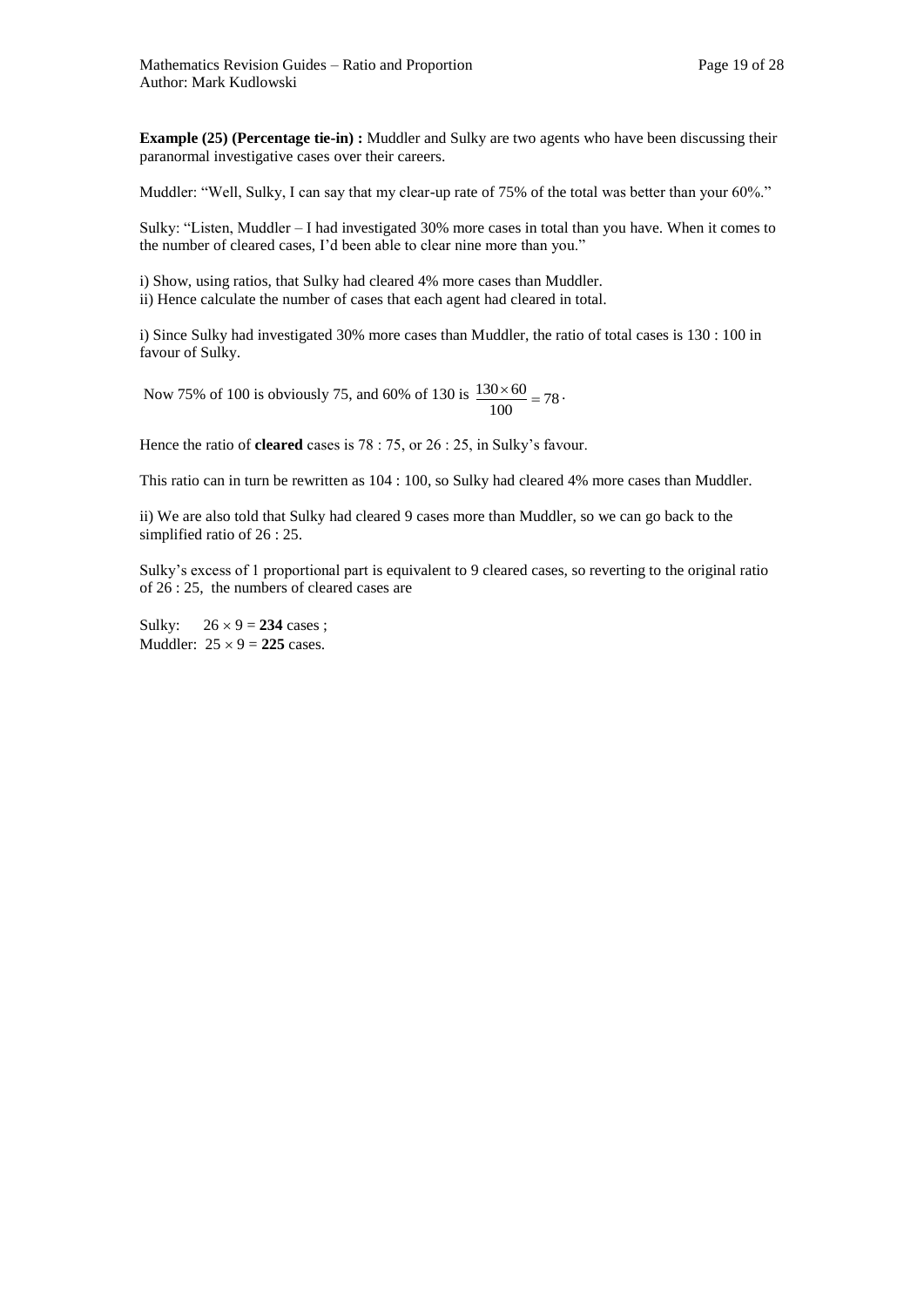Mathematics Revision Guides – Ratio and Proportion Page 20 of 28 Author: Mark Kudlowski

### **Ratio applied to area.**

**Example (26):** Triangles *AOB* and *POQ* are right-angled and similar. Given that point *P* divides the side *OA* in the ratio 1 : 2, find

i) the lengths of the sides *OA* and *OB* ; ii) the areas of triangles *AOB* and *POQ*.

i) Since the ratio  $OP$  :  $PA = 1$  : 2 and  $PA = 40$  cm,  $OP$  is half as long at 20 cm, and thus  $OA = 60$  cm.

The ratio  $OO$  :  $OB$  is also 1: 2. Since  $OO = 25$  cm,  $QB = 50$  cm and hence  $OB = 75$  cm.

The area of triangle  $AOB$  is  $\frac{1}{2}$  (base  $\times$  height)  $=$   $\frac{1}{2} \times 45 \times 60$  cm<sup>2</sup> = 1350 cm<sup>2</sup>.

Since triangles *AOB* and *POQ* are similar, we know that the ratio  $OP : OA = 20 : 60$  or  $1 : 3$ , as is the ratio  $OQ : OB$ . Therefore *PQ* is one-third as long as *AB*, i.e. 15 cm long.

The area of triangle *POQ* is  $\frac{1}{2}$  (base  $\times$  height) =  $\frac{1}{2} \times 15 \times 20$  cm<sup>2</sup> = **150 cm<sup>2</sup>**.

**Example (26b):** Express the ratio of the areas of the triangles *AOB* and *POQ* in its simplest form.

The ratio of the **areas** of the triangles *AOB* : *POQ* is 1350 : 150 or **9 : 1** in the simplest form. Triangle *AOB* has **nine** times the area of triangle *POQ*, although each side is **three** times as long.

The last example illustrates an important point.

If two similar figures have their **linear** dimensions in the ratio *a* : *b* , then their **areas** will be related in the ratio  $a^2 : b^2$ .

In other words, the ratio between **areas** is the **square** of the ratio between **lengths**.

**Example (27):** The wing area of the Spitfire fighter plane in Example (12) is 22.48m<sup>2</sup> in real life. What is the wing area of the 1:24 scale model ?

The model's **linear** dimensions are  $\frac{1}{24}$  of actual, and so the **area** dimensions are  $\left(\frac{1}{24}\right)^2$  $(\frac{1}{24})^2 = \frac{1}{576}$  of actual.

The wing area of the scale model is  $\frac{2211}{576}$  $\frac{22.48}{25.6}$  = 0.0390 m<sup>2</sup> or 0.039 × 100<sup>2</sup> cm<sup>2</sup> = **390 cm<sup>2</sup>**.

(Note that because there are 100cm in 1m, there are  $100^2$  or  $10,000 \text{cm}^2$  in 1 m<sup>2</sup>).

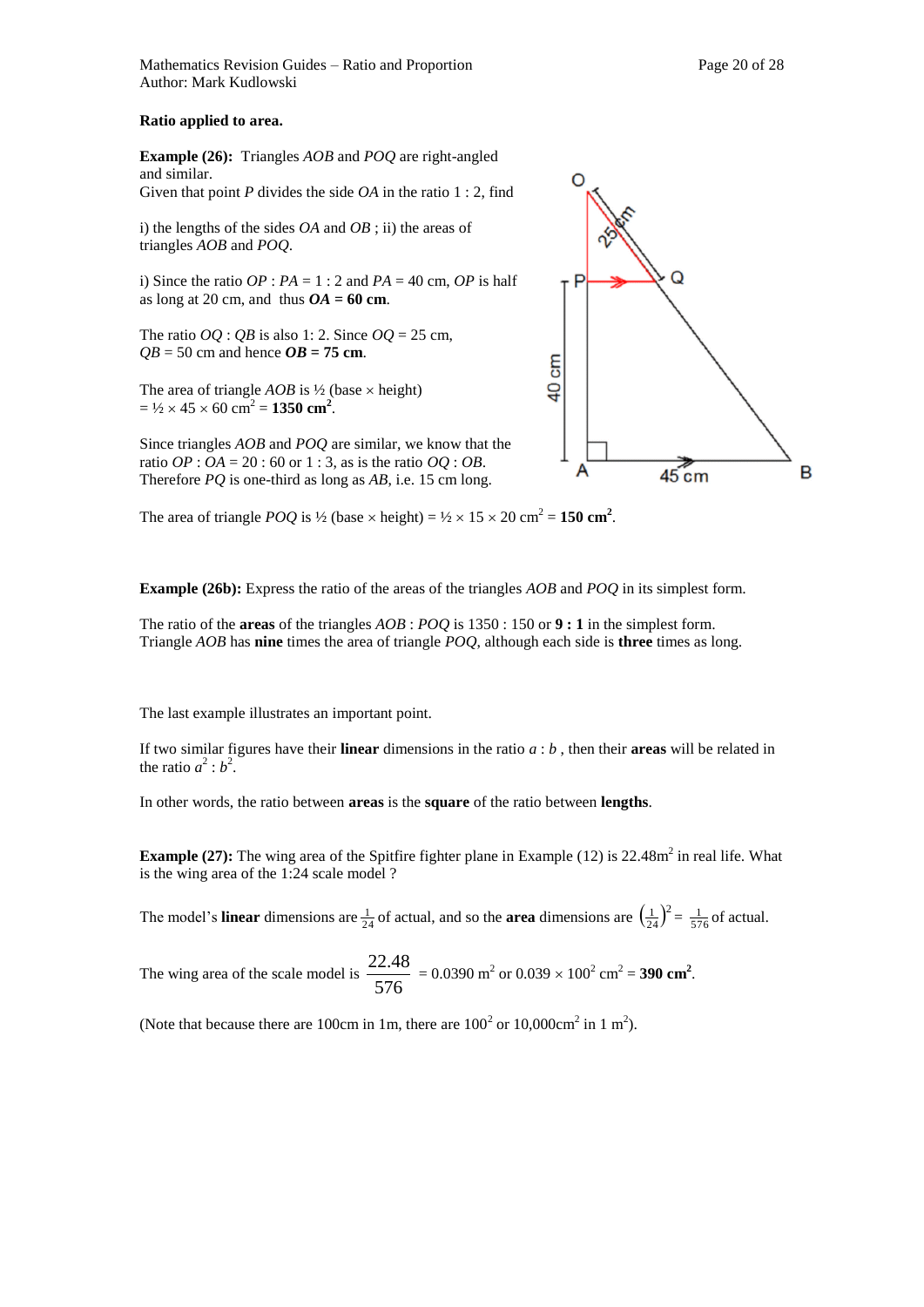Mathematics Revision Guides – Ratio and Proportion Page 21 of 28 Author: Mark Kudlowski

### **Example (28):**

In the figure on the right, lines *BC* and *DE* are parallel.

Triangle  $ABC$  has an area of 24 cm<sup>2</sup> and triangle CBD an area of 36 cm<sup>2</sup>.

Find the area of triangle *CDE.*



Because line *BC* is parallel to line *DE*, the triangles *ABC* and *ADE* are similar. Although we have not been given any side lengths, were are given the areas of the triangles *ABC* and *CBD*, and because they both share the side *BC*, their perpendicular heights must also be equal.

The ratio between the triangles' areas is 24 : 36, or 2 : 3 in its simplest form, so the ratio between their bases *AB* and *BD* must also be 2 : 3.

 $\therefore$  The ratio of the base of *ABC* to that of *ADE* is 2 : (2+3) or 2 : 5.

The ratio of the area of *ABC* to that of *ADE* is  $2^2 : 5^2$ , or 4 :25.  $\therefore$  The area of triangle *ADE* is 24  $\times \frac{25}{4}$  or 150 cm<sup>2</sup>.

The area of *CDE* can be found by subtracting the sum of the areas of *ABC* and *CBD* from the area of *ADE.* 

Therefore the area of triangle  $CDE = 150 - (24 + 36)$  cm<sup>2</sup> = 90 cm<sup>2</sup>.

There is more about areas, volumes and similarity in the document "Areas,Volumes and Similarity".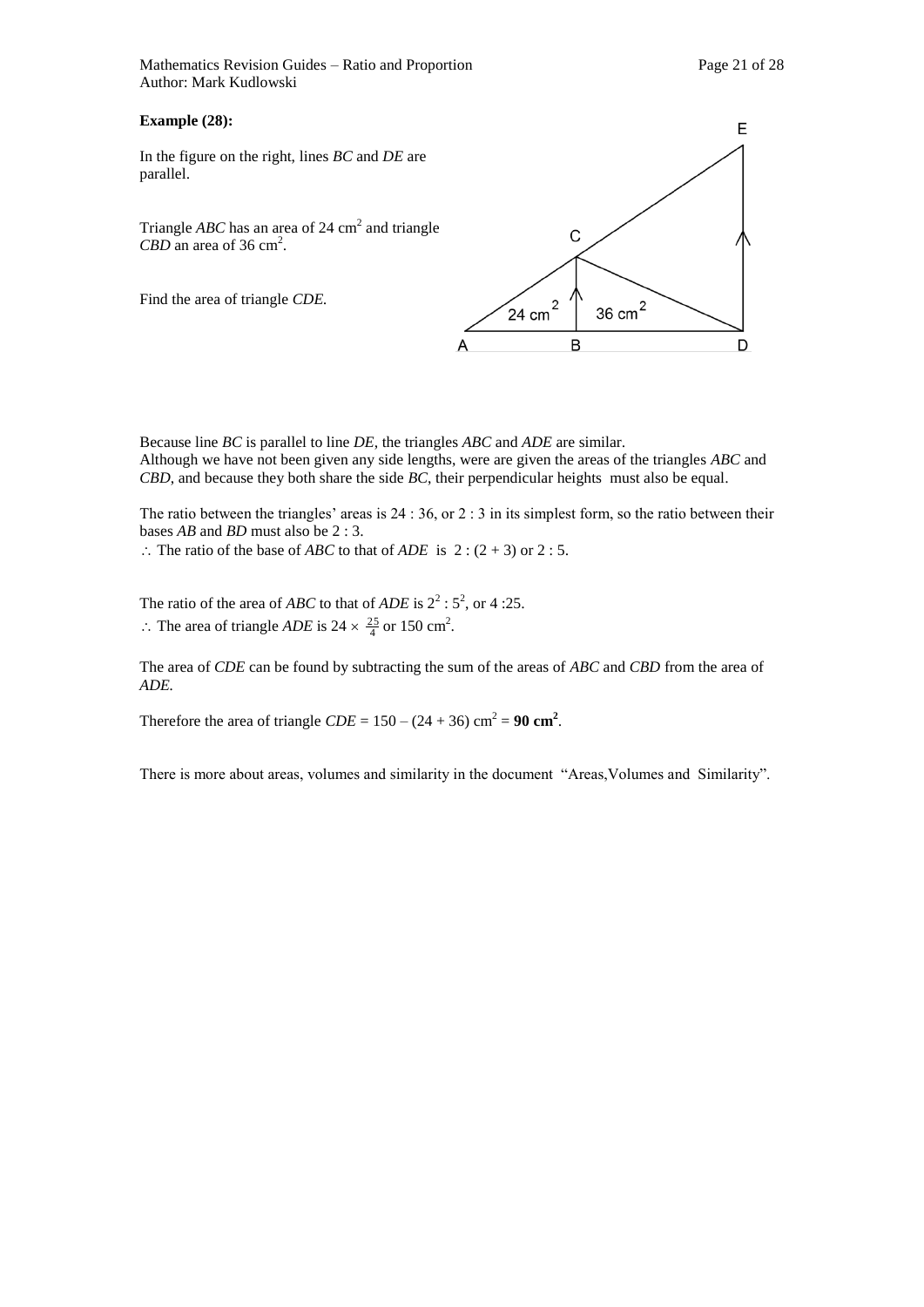### **Everyday Ratio Problems.**

Ratio methods are often used to solve practical 'everyday' problems, such as 'value for money' price comparisons and altering recipes for differing numbers of people.

**Example (29a):** The following recipe has appeared in the Lancashire Cooking magazine:

### **BURY HOT-POT** Serves 4

**600 g boneless lamb, diced 1 kg potatoes, peeled and cut into chunks 2 large carrots, sliced 1 large onion, chopped 4 slices of Bury black pudding**

Bob is organising a party where he needs to make enough Bury Hot-Pot to cater for 10 people. How will he need to adjust the amounts of ingredients he uses ?

The recipe quoted is for 4 people but Bob needs to cater for 10. We therefore need to divide by 4 to find the amounts for one person, and then multiply by 10 to find the amounts for all.

Alternatively, we could deduce that 10 is 2½ times as large as 4,

600g of lamb for 4 people therefore equals  $\frac{1}{4}$  of 600g or 150g for one, hence 1.5kg for 10 people. 1kg of potatoes similarly works out as 250g for one, and 2.5kg for 10.

The rest is worked out similarly:

2 large carrots for 4 works out as half a carrot each, or 10 halves = 5 carrots for all. 1 large onion for 4 works out as 2½ large onions for 10 (Bob can use 2 or 3 whole) . Finally, 4 slices of Bury black pudding for 4 works out as 10 slices for 10.

The adjusted recipe is thus:

### **BURY HOT-POT** Serves 10

**1.5 kg boneless lamb, diced 2.5 kg potatoes, peeled and cut into chunks 5 large carrots, sliced 2-3 large onions, chopped 10 slices of Bury black pudding**

Alternatively, we could have deduced that 10 is 2½ times as large as 4, and multiplied all the amounts by 2½ to get the same results.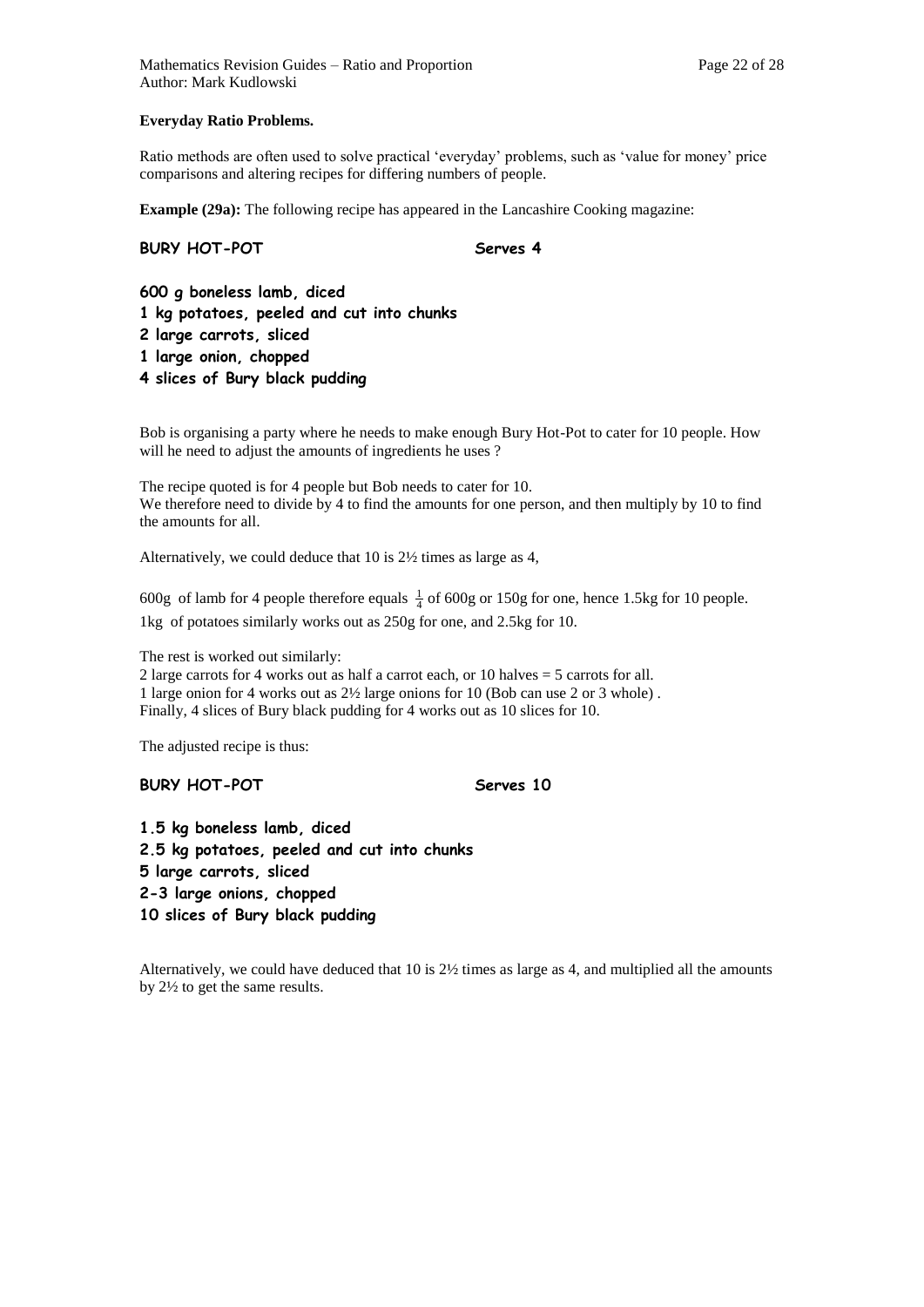Mathematics Revision Guides – Ratio and Proportion Page 23 of 28 Author: Mark Kudlowski

**Example (29b):** Bob has had more people interested in his hot-pot meal than he originally thought, and he has checked his kitchen for ingredients.

He was able to find 3 kg of boneless diced lamb, three 2 kg bags of potatoes, a bag of 16 large carrots, 6 large onions and a bulk pack of 30 slices of Bury black pudding.

What is the maximum number of people he was able to feed by following the original recipe and not buying any extra items ?

Here is the original recipe :

### BURY HOT-POT Serves 4

| 600 g boneless lamb, diced                |
|-------------------------------------------|
| 1 kg potatoes, peeled and cut into chunks |
| 2 large carrots, sliced                   |
| 1 large onion, chopped                    |
| 4 slices of Bury black pudding            |

We need to find the "critical" ingredient in Bob's kitchen whose availability is the smallest multiple of the recipe for 4 people.

He has 3 kg of lamb, and as 3 kg is  $3000g$ , he has  $\frac{3000}{600}$  or 5 times the quantity specified in the recipe. The recipe asks for 1 kg of potatoes, but Bob has three 2 kg bags, or 6 kg in total, which is 6 times that. He needs two carrots for the recipe, but has 16, or 8 times the recipe amount. The recipe calls for one onion, but Bob has 6. Finally, he has 30 slices of black pudding, which is  $\frac{30}{4}$ , or 7½, times the recipe amount.

The lamb is the "critical" ingredient here, as the 3 kg he has is 5 times the recipe amount, which is the smallest multiple among the ingredients.

The amounts in the original recipe were suggested to serve 4 people, so the contents of Bob's kitchen are enough to serve  $5 \times 4$ , or 20 people.

### **The "Best Buy" problem.**

**Example (30):** A supermarket sells the same brand of baked beans in three different-sized cans; 400g for 36p, 600g for 59p and 800g for 75p. Which offers the best value for money ?

The method is to find a suitable 'weight unit' (100g would be a good choice here) and then find the prices for that 'unit weight'.

If 400g of beans cost 36p, then  $100g \cos t \frac{1}{4}$  of 36p, or 9p.

If 600g of beans cost 59p, then 100g cost  $\frac{1}{6}$  of 59p, or 9.8p (to nearest 0.1p).

If 800g of beans cost 75p, then 100g cost  $\frac{1}{8}$  of 75p, or 9.4p (to nearest 0.1p).

By comparing the prices per 100g, we can see that the 400g can offers the best value for money.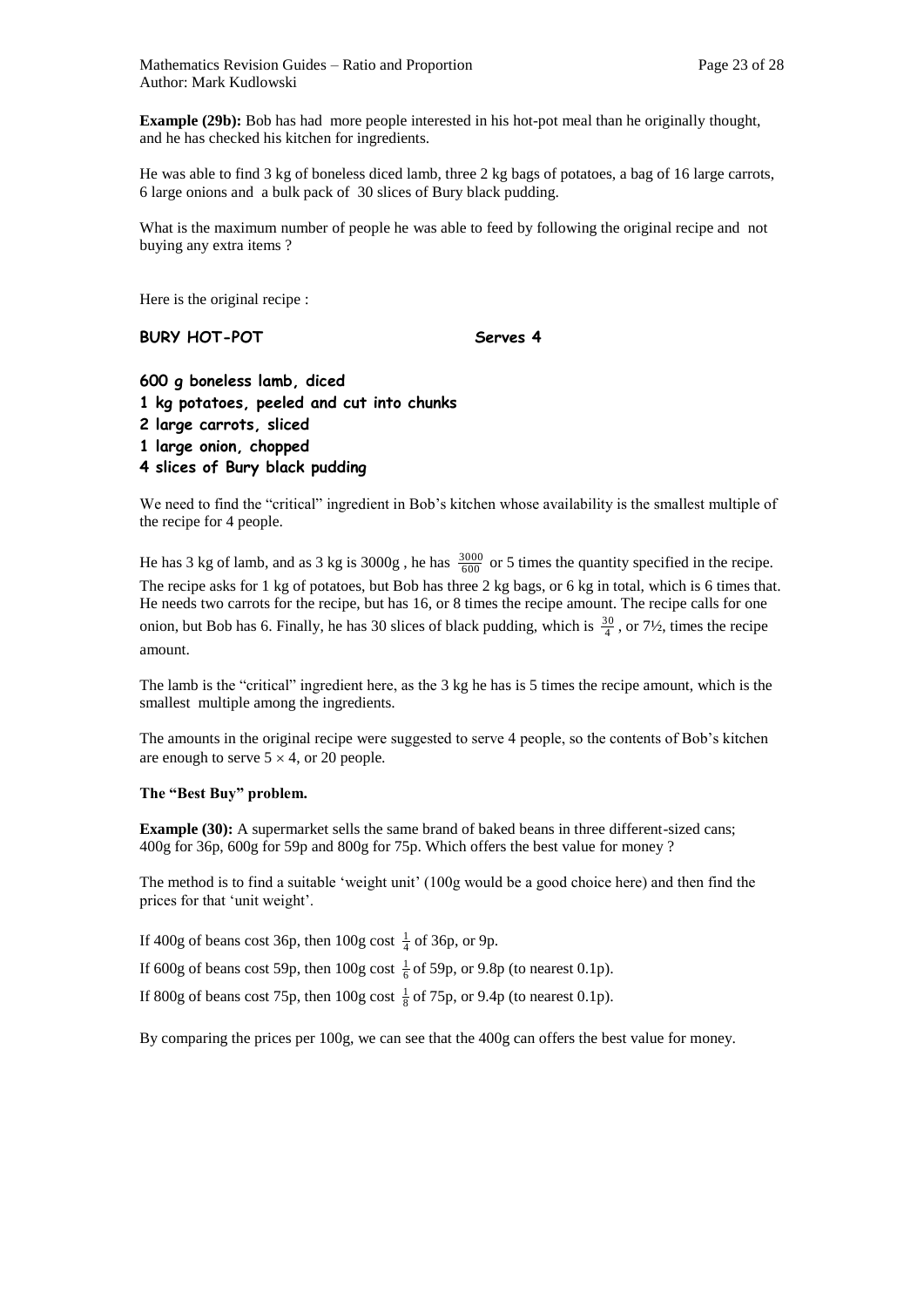If the quantities are more awkward (as in a calculator question), there are two methods available.

**Example (31):** A supermarket sells the same brand of baked beans in three different-sized cans; 405g for 36p, 595g for 59p and 822g for 75p. Which offers the best value for money ?

This time, the weights are more awkward to handle, so we have two choices.

**Method (1):** Divide the price by the weight to find the **lowest price per gram (**or kg) :

Thus, the 405g can costs  $\frac{36}{0.405}$  = 88.9p per kg (we have converted weight to kilograms for convenience)

Likewise the 595g can costs  $\frac{59}{0.595} = 99.2p$  per kg and the 822g can  $\frac{75}{0.822}$  or 91.2p per kg. Again, the 400g size offers the best value for money.

**Here, best value for money = lowest price per g (or kg).** 

**Method (2):** Divide the weight by the price to find the **highest weight per penny** (or  $\pounds$ ):

Thus, a person buying the 405g can buys  $\frac{405}{36} = 11.3$  g per penny. Likewise, someone buying the 595g can buys  $\frac{595}{59} = 10.1$  g per penny, and someone buying the 822g can buys  $\frac{822}{75}$  or 11.0 g per penny.

### **Here, best value for money = highest weight per penny (or £).**

There is little to choose between the two methods, but the first one is more commonly used by supermarkets when comparing prices.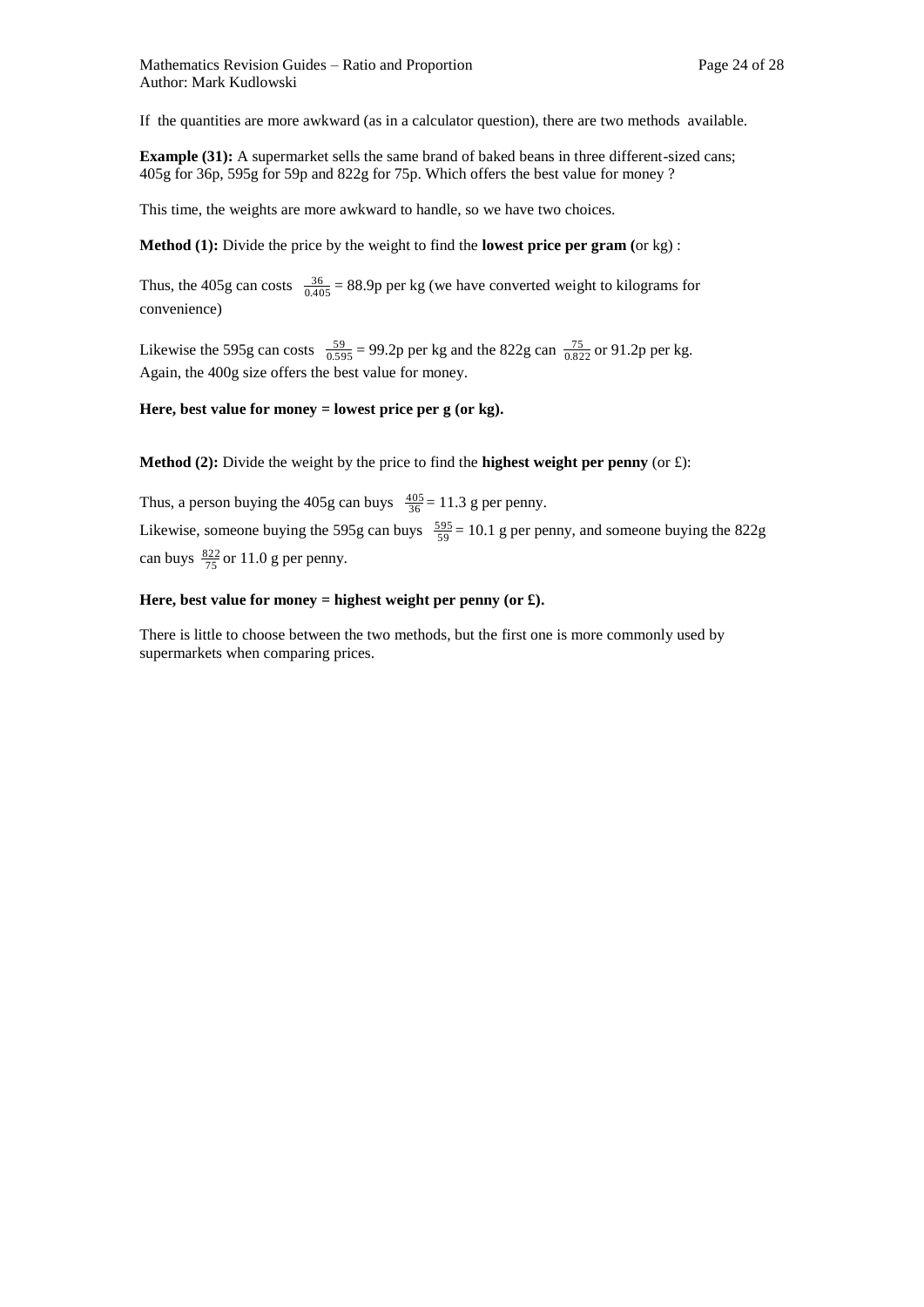The next example of "shopping economics" is not a ratio problem as such, but features quite commonly in exams, so we have included it here.

**Example (32):** Barbara needs to buy 6 bottles of lemonade for a family party, and she sees the following offers for the same-size bottle of the same brand at three supermarkets:

| Aldi: | 55p per bottle                                                   |
|-------|------------------------------------------------------------------|
|       | Tesco: 79p per bottle, but on a 'buy 3 for the price of 2' offer |
| Lidl: | 72p per bottle, but on a 'buy one, get second half price' offer  |

Work out how much money Barbara would have to spend at each of the supermarkets, and hence find out which supermarket gives the best value for money.

If Barbara were to shop at Aldi, she would be paying  $6 \times 55p$  or **£3.30**.

At Tesco, she would be able to buy 3 bottles at  $2 \times 79p$  or £1.58 using the '3 for 2' offer Since 6 is twice 3, she would be paying  $2 \times £1.58$  or £3.16.

At Lidl, Barbara would be buying one bottle at 72p and the second one at half that or 36p, so she would be paying £1.08 for 2 bottles. Since 6 is three times 2, she would be paying  $3 \times \text{\pounds}1.08$  or **£3.24**.

: Tesco gives the best value for money of the three supermarkets.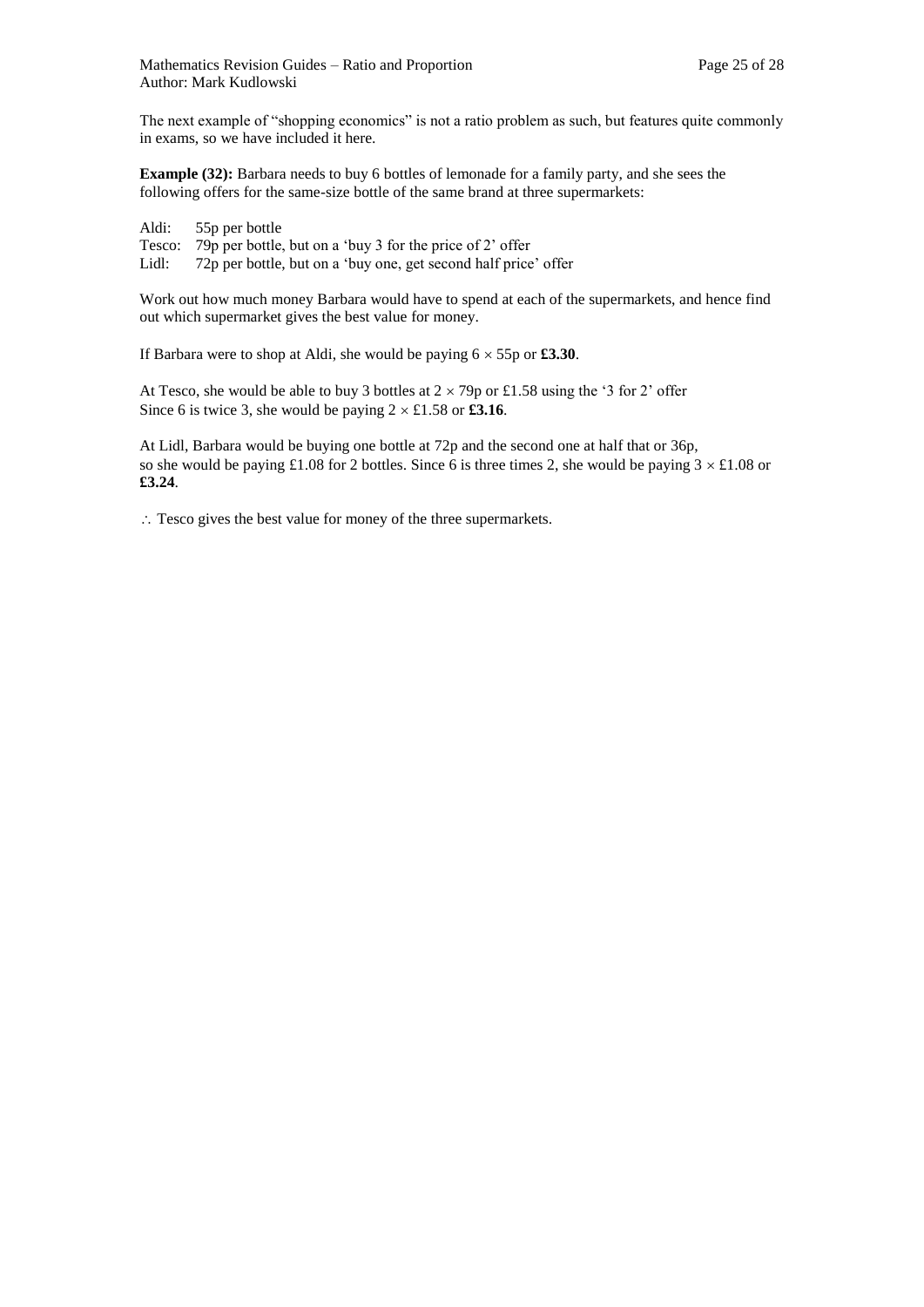This is an introduction to the ideas of direct and inverse proportion without too much of the algebra. The document on "Direct and Inverse Proportion" studies more of the relationships in greater detail.

**Example (33):** Laura is training on an exercise bike set to a constant speed. She cycles the equivalent of 3 km in 5 minutes. How long would it take her to cycle i) 12 kilometres, ii) 8 kilometres ? Also, iii) how far will she cycle in 25 minutes ?

i) We see that 12 km is 4 times longer than 3 km, and if Laura's speed remains constant, then the time taken will also be 4 times greater.

Thus, if she cycles 3 km in 5 minutes, the time taken for her to cycle  $4 \times 3$  km, or 12 km, will be  $4 \times 5$  minutes, or **20 minutes.** 

ii) This time the ratio between 3 km and 8 km is fractional, where we would have to multiply by  $\frac{8}{3}$ .

Laura will cycle the 8 km in  $\frac{8}{3} \times 5$  minutes =  $13\frac{1}{3}$  minutes = 13 minutes and 20 seconds.

iii) Because 25 minutes is 5 times as long as 5 minutes, Laura will cycle  $5 \times 3$  km, or 15 km, in 25 minutes.



Time (minutes)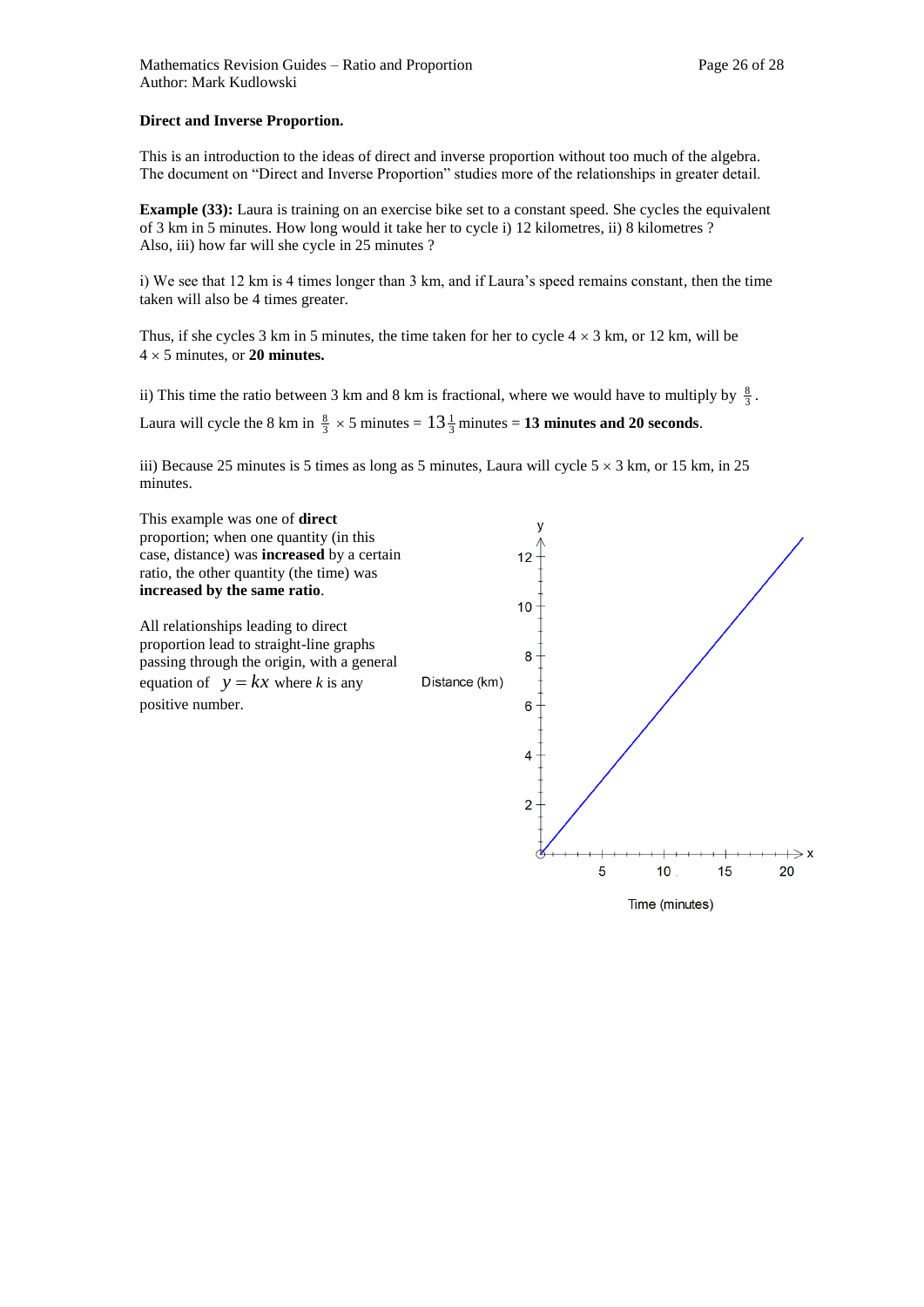**Example (34):** A non-stop express passenger train travelling at 120 miles per hour takes 25 minutes to cover the distance from Rugby to Stafford. How long would it take i) a goods train travelling non-stop at 60 mph, and ii) a slower passenger train limited to 75 mph, to cover the same distance ?

iii) A slower goods train takes 1 hour and 15 minutes to cover the same distance. What is its speed ?

i) A speed of 60 mph is half as fast as 120 mph, and therefore the time taken to cover the same distance will be twice as long.

Therefore if the express train takes 25 minutes to cover the Rugby-Stafford distance, the goods train will take twice 25 minutes, or **50 minutes**, to do the same. So, as speed is halved, time is doubled.

ii) The ratio between the speeds of the slow passenger train and the express train is 75 : 120, simplifying to 5 : 8. Because the slower train is travelling at  $\frac{5}{8}$  of the speed of the express train, the time taken to cover the same distance will be  $\frac{8}{5}$  times longer.

The express train takes 25 minutes, so the slow passenger train will take  $\frac{8}{5} \times 25$  minutes = **40 minutes**.

iii) Since 1 hour and 15 minutes are equal to 75 minutes, the slow goods train takes three times as long to cover the same distance the express train travelling at 120 mph does in 25 minutes. As the time is tripled, the speed is divided by 3, and so the slow goods train is travelling at **40 mph.**



The next example is a little more tricky, as it combines both direct and inverse proportion in the same question. Such problems are best tackled in stages.